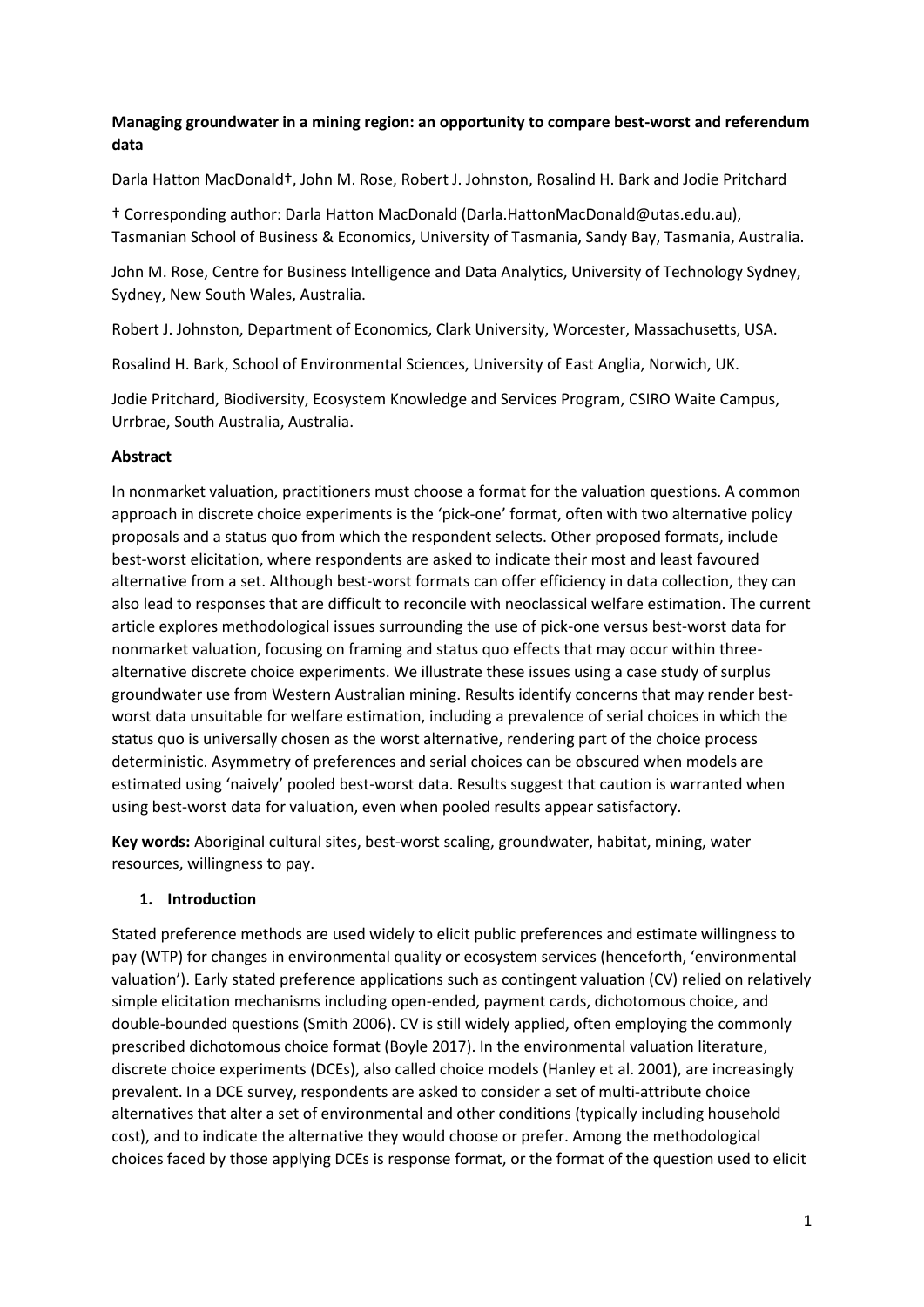preference information from respondents (Johnston et al. 2017; Petrolia et al. 2018; Yangui et al. 2019).

The most common response format in environmental valuation DCEs is a 'pick-one' format framed as a referendum. This often involves two alternative policy proposals (A and B) and a status quo (Hensher et al. 2015). However, there are many other common response formats, including: multiattribute dichotomous (binary) choice (Breffle and Rowe, 2002); and best-worst (BW) elicitation (Scarpa et al. 2011; Louviere et al. 2015). Among the central questions when choosing among these formats is whether model results (e.g. preference and welfare estimates) are robust (Giergiczny et al. 2014). If results are robust to alternative response formats, practitioners would ideally be free to choose the format best suited to their perceived research needs, considering issues such as the decision context and available sample sizes. For example, BW could be used with smaller sample sizes (Scarpa et al. 2011), without concern that the resulting welfare estimates might be sensitive to this choice. Past work has been mixed regarding the sensitivity of welfare and preference estimates to stated-preference response formats (see review in Petrolia et al. 2018).

This paper responds to a call by Johnston et al. (2017) for research that compares the performance of alternative response formats. Here, we focus explicitly on the performance of BW elicitation compared to the pick-one format commonly used in three-alternative valuation DCEs. The relevance of these analyses is underscored by inconsistent findings and recommendations in the literature related to the use of BW data for preference and welfare estimation. Although some work has raised cautions about the tendency of this format to generate inconsistent preference and error variance estimates across the spectrum of best and worst responses (e.g. Giergiczny et al. 2014; Rose 2013), other analyses have found that BW formats can provide reasonable preference information similar to that generated by alternative formats (e.g. Yangui et al. 2019; Petrolia et al. 2018). The juxtaposition of these seemingly inconsistent findings combined with a 'relatively young' literature in this area (Petrolia et al. 2018, p. 367), suggests the need for additional work to evaluate the validity of BW elicitation within valuation contexts such as the ubiquitous three-alternative DCE.

This analysis is conducted using a DCE on preferences of people living in Australia for uses of surplus groundwater from deep mining operations in Western Australia. Using split-sample BW and pick-one response data from an otherwise identical three-alternative DCEs, we compare models in terms of WTP estimates, error variances, and the consistency of best and worst responses. We give particular attention to framing and serial status quo effects that can be obscured within pooled BW data. The model is estimated in WTP space to ameliorate welfare-estimation challenges that can be encountered with preference-space models (Train and Weeks 2005; Scarpa et al. 2008).

The paper proceeds as follows. We first provide an overview of elicitation approaches to place our study in context of the broader literature. We then describe the case study, followed by a presentation of DCE design, data, and analytical methods for model estimation and hypotheses tests. Foreshadowing the results that follow, we find evidence of preference asymmetries and nontrading behaviour within BW data that jeopardise the validity of welfare estimation. Although some estimates support a preliminary finding that welfare estimates are similar across response formats, the validity of this statement is belied by inconsistencies between best and worst responses and poorly conditioned data from worst responses. Results suggest that caution is warranted when using BW data for valuation, even when pooled results appear satisfactory.

## **2. Literature review**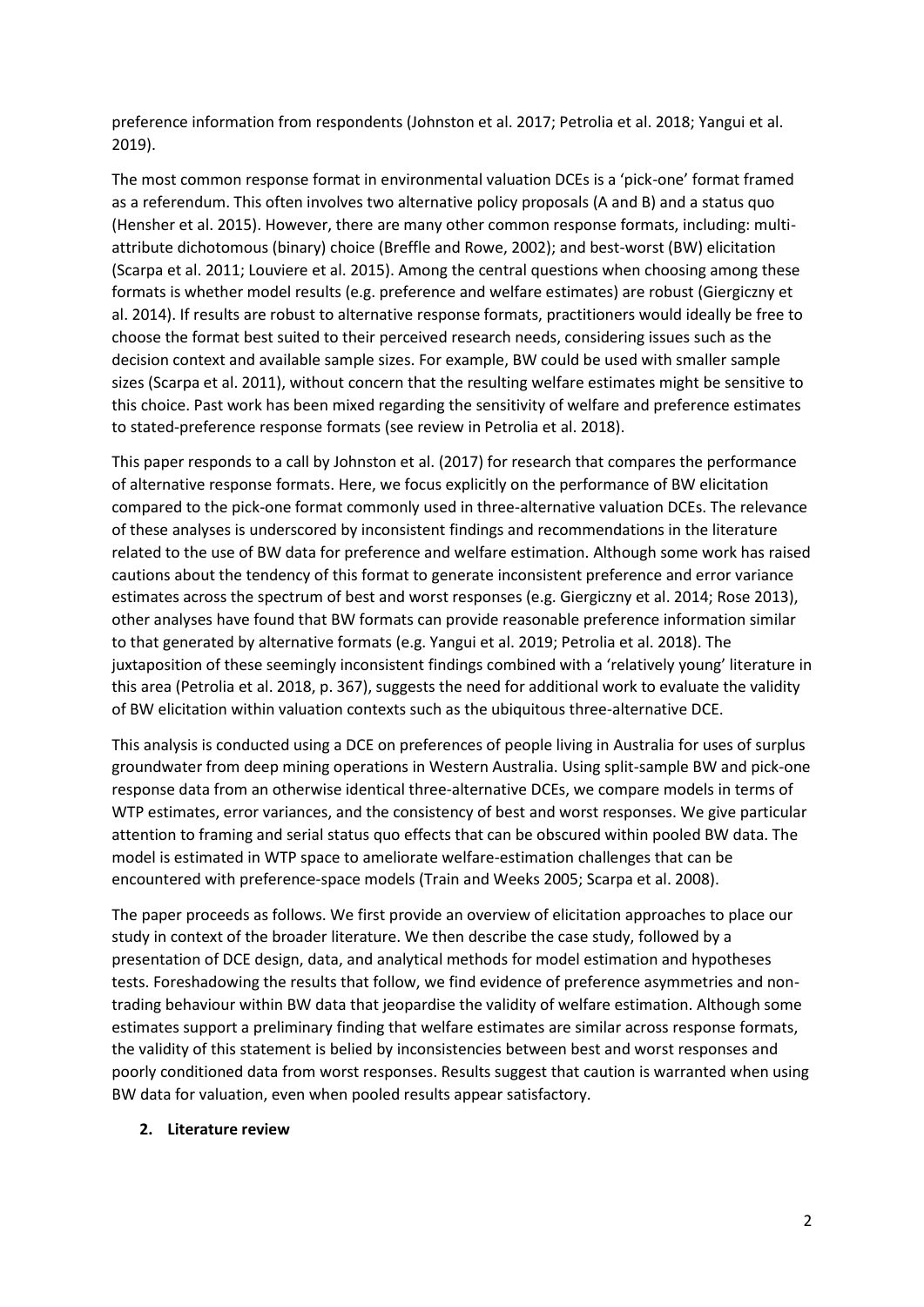If one assumes strict neoclassical decision-making with perfect and consistent information processing, then the format of DCEs should be largely irrelevant to the choice process and model outcomes, as long as the questions are consistent with the same underlying random utility model (Johnston and Swallow 1999; Swait and Adamowicz 2001; Meyerhoff et al. 2015). One of the few systematic comparisons of BW to other common elicitation formats in the environmental valuation literature is that of Petrolia et al. (2018), conducted in the context of ecosystem service valuation within the United States. Their analysis compares the results of one-shot single dichotomous choice, repeated pick-one DCE and BW case 3 applications and finds little difference in parameter and welfare estimates after allowing for differences in scale and the order of questions.

However, a broad and increasing range of evidence challenges whether the format of the DCE has an impact on the choice process. For example, information load and design dimensions of DCEs can have mixed influence on attribute processing strategies and results (DeShazo and Fermo 2002; Hensher 2006, b; Meyerhoff et al. 2015). Moreover, the properties of different types of stated preference elicitation formats can influence the extent to which questions encourage truthful preference revelation (Carson and Groves 2007; Vossler et al. 2012). These issues render the choice of elicitation format an important aspect of contemporary stated preference design (Johnston et al. 2017).

There are advantages and disadvantages to all common DCE response formats (Petrolia et al. 2018). For example, one-shot, binary referendum questions (i.e. two-alternative, pick-one formats) can have desirable properties (Carson and Groves 2007). Theoretical conditions for incentive compatibility in three-alternative DCEs are narrow and often unlikely to hold in practice (Collins and Vossler 2009; Vossler et al. 2012). However, one-shot binary questions provide less information per question/survey and may be subject to 'yea-saying', leading to inflated estimates of WTP (Hanley et al. 2001).

BW formats (or scaling), in contrast, seek to obtain a complete preference ordering over available choice alternatives through a set of questions asking respondents to indicate their best (most favoured) and worst (least favoured) alternative (Louviere et al. 2015). Although BW elicitations lack the desirable incentive properties of appropriately designed one-shot binary questions, they provide more information per question than two-alternative or threealternative pick-one formats. It has also been argued that the relatively low cognitive effort associated with many types of BW formats can enhance choice consistency and provide more accurate preference information compared to other approaches (e.g. complete ranking) that provide similar amounts of information (Flynn et al. 2007).

Various forms of BW elicitation have been applied in fields such as health care (Flynn et al. 2007), food choice (Lusk and Briggeman 2009; Yangui et al. 2019), transportation (Beck et al. 2017), and environmental economics (Soto et al. 2018; Petrolia et al. 2018). To clarify terminology, there are three primary types of BW elicitation, often denoted as case 1, 2, or 3 (Louviere et al. 2015). Case 3 corresponds closely to the traditional pick-one DCE format used in environmental valuation and is the format evaluated here. Within this format, attributes and choice alternatives are organised in a parallel fashion to those in a pick-one DCE, with respondents asked to consider two or more alternatives, each comprised of multiple attributes. However, instead of choosing a single preferred alternative, respondents in a case 3 BW question are asked to choose their most (best) and least (worst) favoured alternatives. Additional stages are required when there are more than three alternatives, in which case, the initially chosen best and worst alternatives are removed from the set, and respondents are then asked to identify the best and worst alternatives from the remaining set (Louviere et al. 2015). This process continues until a complete ranking is obtained. The resulting response data can be exploded into a set of pseudo-observations that predict choices over all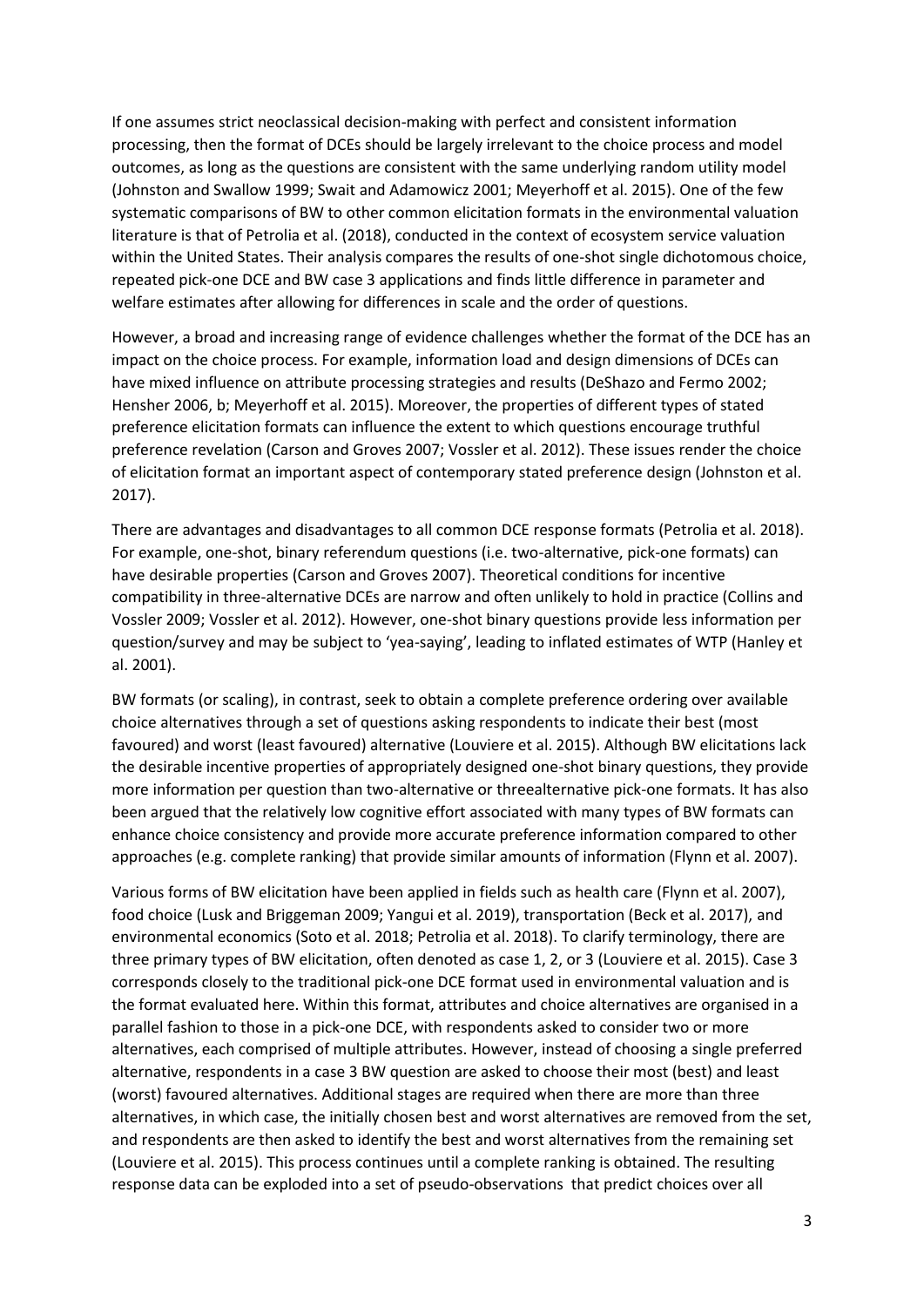possible combinations of alternatives (Scarpa et al. 2011; Rose 2013). Operationally, this approach is attractive for efficiently gathering information with respect to the ranking of alternatives and the ease with which respondents select extremes (Marley and Louviere 2005).

Although applications of BW approaches tend to emphasise advantages, there are also potential disadvantages. For example, BW elicitation can lead to differences in preferences and error variances between best and worst choices, and across different iterations of BW choices (Rose 2013; Giergiczny et al. 2014). As described above, case 3 is often used to generate an exploded set of independent pseudo-observations, thereby enabling more robust parameter estimates for a given sample size (see, e.g. Vermeulen et al. 2011). However, multiple researchers have questioned such an approach, given the possibility that respondents may exhibit different preferences and/or error variances over the various pseudo-observations. For example, Collins and Rose (2011) and Scarpa et al. (2011) examine potential error variance differences between best and worst observations; whilst Rose (2013) and Giergiczny et al. (2014) examine error variance and preference differences between the two choices. At least some differences are found in all cases.

Explaining these findings, Rose (2013) argues that best and worst choices may reflect different response frames, one positive and one negative. As such, there is no reason why one would assume that the preferences (and error variances) obtained from one type of question should mirror that of the other, as answers to best and worst questions may arise from different data generating processes. That is, the framing of BW questions may lead respondents to use asymmetric preferences when evaluating positive (best) and negative (worst) dimensions (Rose 2013). This mirrors earlier findings in the CV literature (Johnston and Swallow 1999). Given the possibility of asymmetric preferences, Rose (2013) questions the common 'naïve' pooling of BW data to obtain a single vector of preference weights. Following a similar line of argument, Dyachenko et al. (2014) find that the data generation process differs between best and worst responses, depending on the response sequence.

There is also a possibility that certain types of response behaviours that are inconsistent with fully compensatory utility maximisation may be magnified (or diminished) under BW elicitation, compared to other response formats. These patterns might be influenced by framing effects of the type described above. For example, whilst some past work has evaluated status quo effects in BW data (Petrolia et al. 2018), we are not aware of any research that considers whether these effects exist and/or vary across best and worst responses. These concerns imply that additional evaluation within environmental valuation DCEs is required before BW elicitation can be recommended for broader use.

## **3. Case study**

Coal and gas extraction, metal ore mining, and other types of mining are important sectors of the Australian economy in terms of export earnings (ABS 2015), with before-tax earnings amounting to A\$83.6 billion in 2016 (ABS 2018). Our study site is in the Pilbara, Western Australia, located in the north-western corner of the State (Figure 1). The region is sparsely populated with large cattle properties, mining operations (primarily iron ore), small resource-based towns, and Aboriginal communities.

This case study addresses groundwater management options related to mining operations. This management issue arises when excavations for metal ores intersect aquifers, requiring the removal of groundwater before mining can proceed. This is also a growing concern for coal seam gas extraction, see Currell (2015). The process of dewatering for mining operations in the Pilbara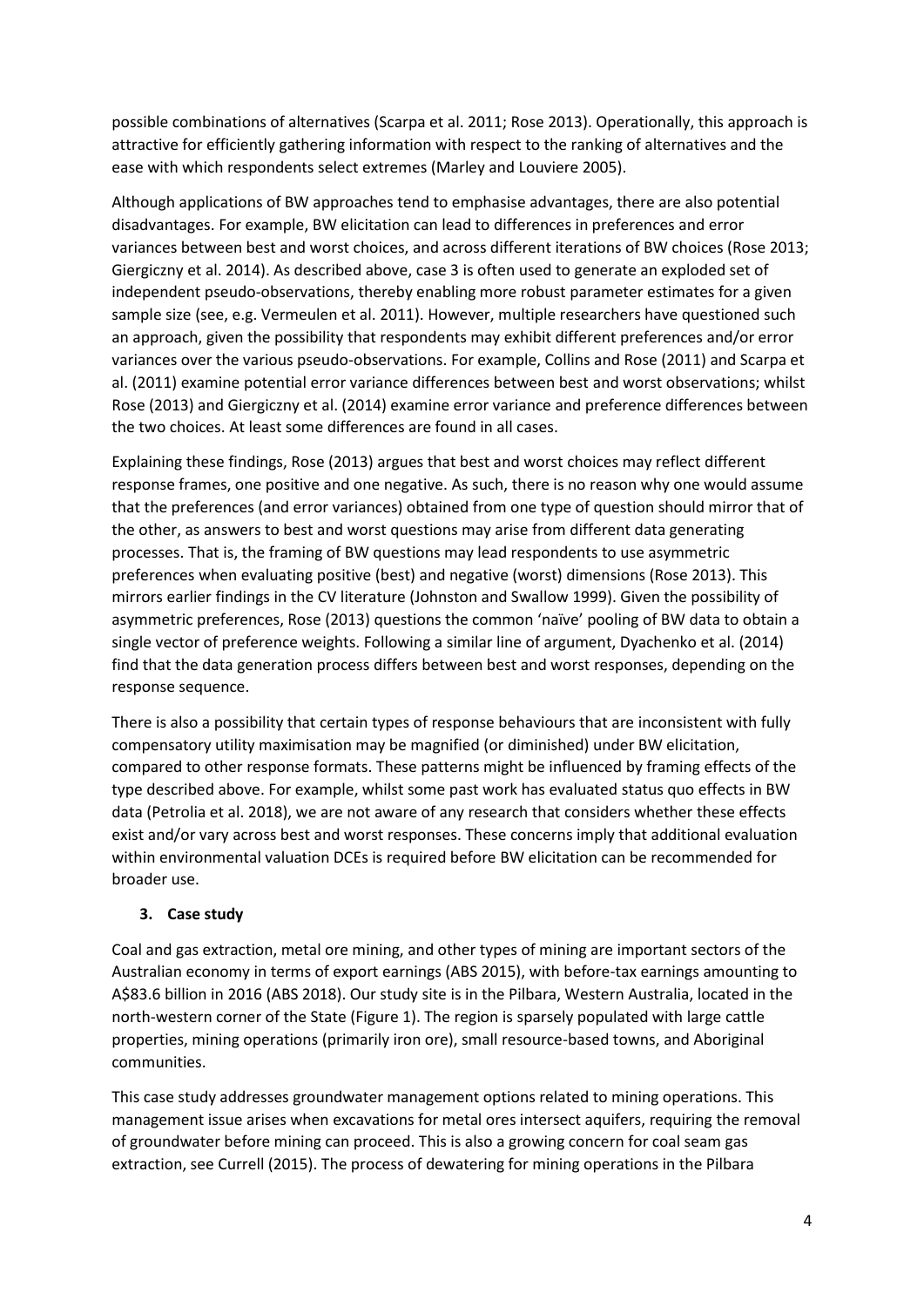requires 180 to 200 GL/year of groundwater water to be extracted. The disposal (or use) of this extracted groundwater can have multiple environmental impacts, depending on the disposal option (ABC News 2013). Approved groundwater disposal options in Western Australia include: (1) reuse of water in mining and processing either in situ or at nearby mines; (2) local groundwater recharge; (3) direct discharge to nearby wetlands, rivers, drains, or drainage lines; (4) use in irrigation; and (5) water storage (Government of Western Australia, 2000).



**Figure 1 Map of the Pilbara region, Western Australia**

New mine sites are subject to social, political, technical, and environmental constraints. In the Pilbara, large tracts of land are held by the Crown, in Native Title by Aboriginal communities, as well as by private landholders and private leaseholders in extensive cattle stations and mineral titles. At the State level, the Government of Western Australia's Department of Water recognises that 'mining projects can have significant impact on groundwater and surface water resources, and their associated values' (WA DOW 2012). The Department's management objectives include minimising the adverse effects of abstraction and release, optimising groundwater extraction, and accounting for the regional cumulative effects of water resources management from mining. Information on the values people hold for the various potential uses of surplus groundwater, and the outcomes of those uses, is necessary to understand the net social benefits of alternative management options. Hence, this DCE was designed to explore Australians' preferences for different surplus groundwater use options, with parallel questionnaires designed to utilise three-alternative pick-one formats and case 3 BW formats.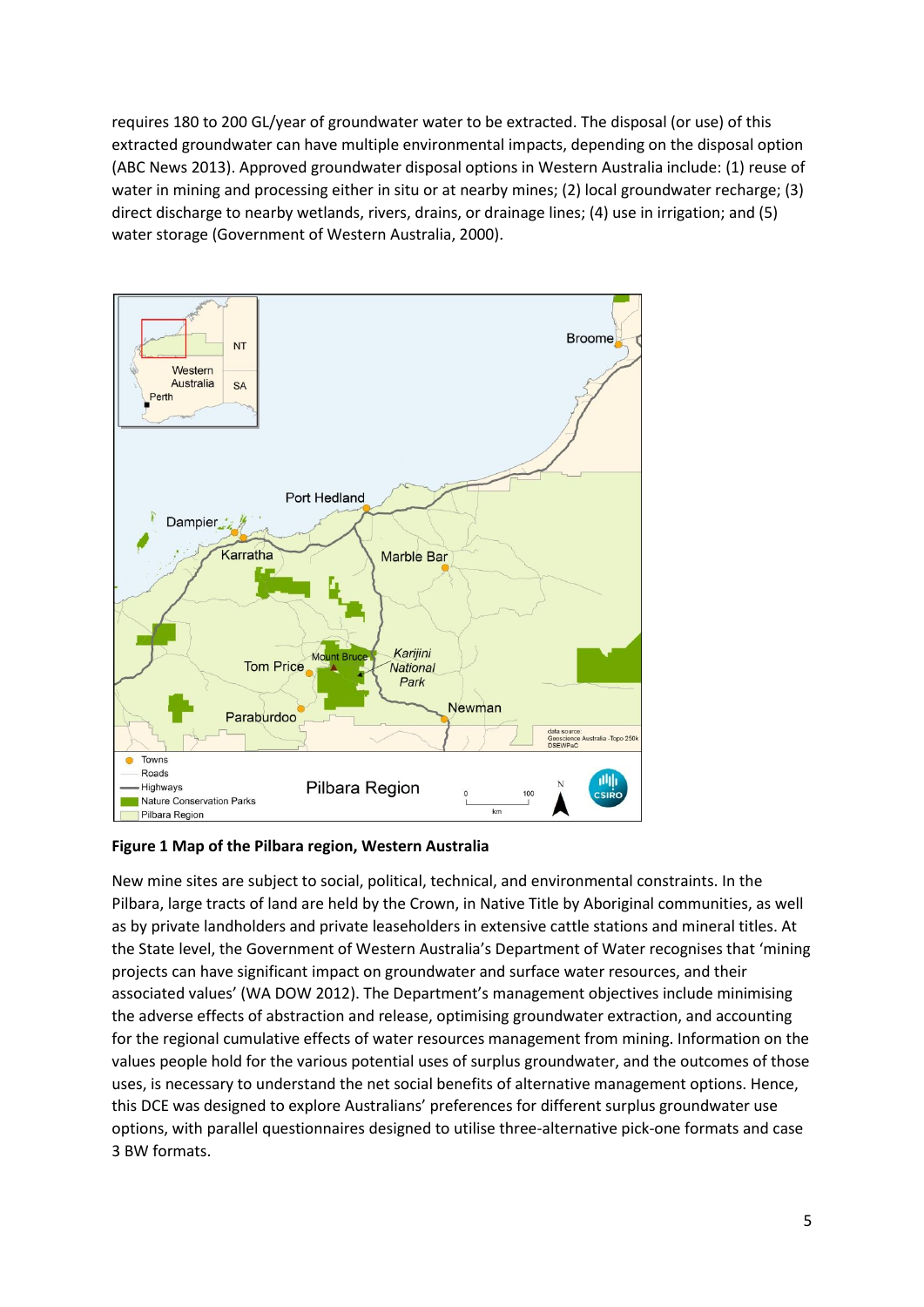## **4. Methods**

## 4.1. Questionnaire design

The first part of the questionnaire provided information about the Pilbara region and current land uses, for example: cattle grazing; mining; and conservation areas. Questions on knowledge and experience of the region were interspersed with this background information. The second part of the questionnaire explained (iron ore) mine dewatering and possible management actions, including surplus groundwater uses. First, the consequences of disposing of surplus groundwater from mine operations along creeklines were explained. Using a set of three illustrations, developed with an ecologist, respondents were shown the expected consequences of creekline disposal of surplus groundwater over 20 years. The illustrations depict an initial shift from drought-tolerant species, to water-loving species and weeds, and finally to struggling dry-tolerant species competing with weeds.

Alternatives to creekline disposal of surplus groundwater were then described. One of these alternatives is to use the extracted groundwater to support or 're-water' local waterholes. As dewatering progresses, culturally significant waterholes can dry up. Once dry, these waterholes can no longer support water-dependent plants, animals, and birds. Many waterholes are important to local Aboriginal communities who have a cultural obligation to their ancestors and descendants to care for their Country and also to the wider Australian community.

Other potential uses of surplus groundwater were described. Respondents were told that over the past 50 years groundwater pumping from town bores had lowered the water table in regional centres, such as Tom Price, by around 30 metres and that groundwater levels would continue to fall in the future. To offset these water table declines and augment town water supplies, surplus groundwater can be injected into confined aquifers. An illustration depicted aquifer injection, with an explanation that between 20 and 60 years of additional town water supply was possible. A final irrigation option for using surplus groundwater was described, whereby intensive hay production would be used to offset the ecological effects of extensive cattle grazing. This option would lead to reduced cattle stocking rates on grazing land, which when combined with management actions (e.g. fencing, feral animal control) would help restore grazing land to habitat for native flora and fauna.

Based on these descriptions and the associated DCE attributes, respondents were asked to make choices among the status quo and two management alternatives. These alternatives were presented as different combinations of restored grazing land, preserved waterholes, and years of additional town water supply. A complete list of the attributes for surplus groundwater utilisation is shown in Table 1.

The third part of the questionnaire consisted of the choice tasks, debriefing questions and questions on environmental attitudes and socio-demographics. An example of a choice task is shown in Figure 2.

# *4.1.1. Elicitation question and payment scenario*

The questionnaire indicates that creekline disposal of surplus groundwater is the mining industry standard in the Pilbara and is compliant with all mining permits and licences. It was further explained that other options for surplus groundwater disposal are not the responsibility of mining companies. This established the rationale for the involvement of the government, the use of public funds and the logic for the WTP framing of the choice questions. The payment vehicle was specified as a household levy that would be incurred each year for five years. Respondents were reminded of their budget constraints, and a short 'cheap talk script' following Morrison and Brown (2009) was used to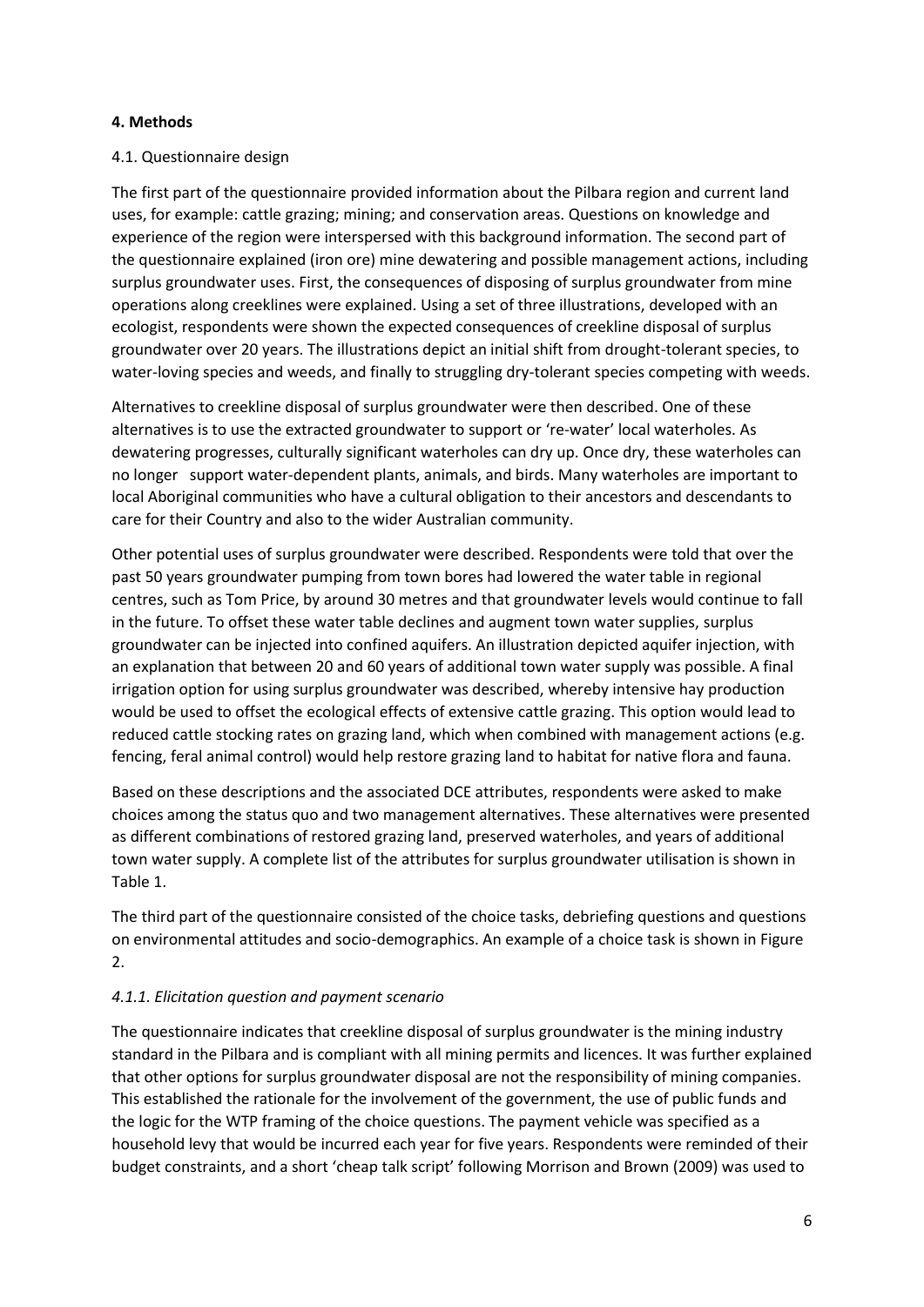encourage respondents to make choices based on their true preferences. To minimise the potential for order effects, the non-cost attributes were randomised across respondents. Household cost always appeared in the last row of the choice task.

| <b>Attribute</b>                                                 | <b>Status Quo Level</b>    | <b>Options B and C Levels</b>                                                                |
|------------------------------------------------------------------|----------------------------|----------------------------------------------------------------------------------------------|
| <b>WATERHOLE, Preserve</b><br>culturally-important<br>waterholes | No natural waterholes      | Waterholes:<br>No natural waterholes remain;<br>Preserve 1, 2, 3, 4, 5 natural<br>waterholes |
| <b>BIODIVERSE, Restore</b><br>biodiverse grazing land            | 120,000 hectares degraded  | Hectares restored:<br>No Ha,<br>15,000,<br>30,000,<br>45,000,<br>60,000,<br>75,000           |
| TOWN SUPPLY, Increase water<br>supply for towns                  | Groundwater supply falling | Years of additional town water<br>supply: 0, 20, 40, 60                                      |
| COST, Levy per year for 5 years<br>to your household             | No Additional cost         | Cost: \$25, \$50, \$75, \$100,<br>\$125, \$150                                               |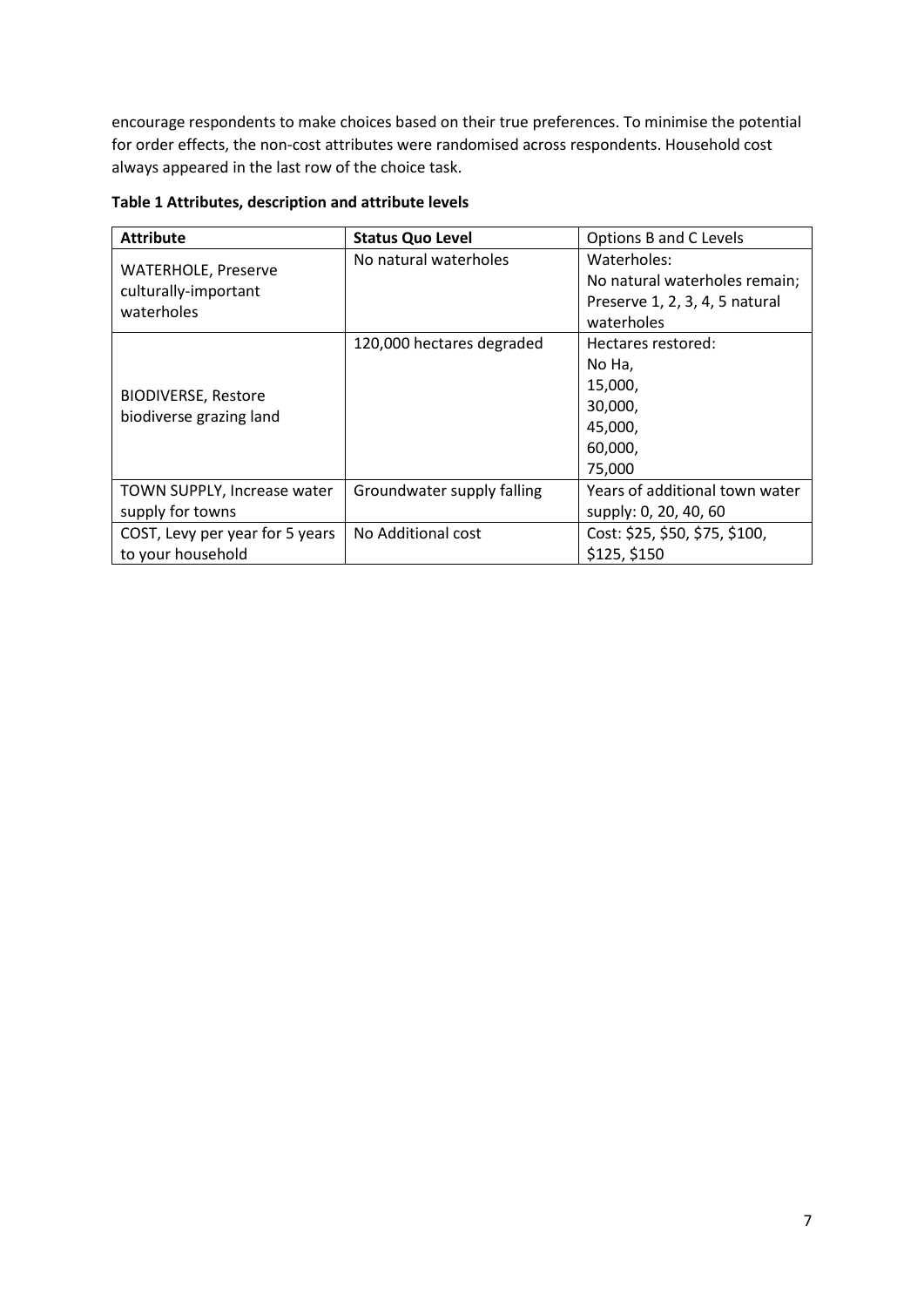**Please read each of these questions carefully. Each option is a package to compare to the other options. Your answers will help determine the best use of this surplus groundwater. If these were the only three options available to you, which option would you vote for?** 

| <b>Features</b>                                            | <b>Option A</b><br><b>Maintain Current</b><br><b>Situation</b> | <b>Option B</b><br>Use water to:       | <b>Option C</b><br>Use water to:       |  |
|------------------------------------------------------------|----------------------------------------------------------------|----------------------------------------|----------------------------------------|--|
| Culturally<br>important<br>waterholes                      | No natural<br>waterholes remain                                | Preserve<br>5 natural<br>waterholes    | Preserve<br>3 natural<br>waterholes    |  |
| Water supply for<br>towns                                  | Groundwater<br>supply falling                                  | Supply 60 additional<br>years of water | Supply 20 additional<br>years of water |  |
| <b>Grazing land</b>                                        | 120,000 hectares<br>degraded                                   | Restore<br>15,000 hectares             | Restore<br>75,000 hectares             |  |
| Household cost<br>\$<br>Per year for 5 years               | \$0                                                            | \$50                                   |                                        |  |
|                                                            |                                                                |                                        |                                        |  |
| I would vote in a referendum for:<br>Click on one box only | <b>Option A</b>                                                | <b>Option B</b>                        | Option C                               |  |
|                                                            |                                                                |                                        |                                        |  |
| I like this option MOST:<br>Click on one box only          | <b>Option A</b>                                                | <b>Option B</b>                        | Option C                               |  |
| I like this option the LEAST:<br>Click on one box only     | <b>Option A</b>                                                | <b>Option B</b>                        | Option C                               |  |

# **Figure 2 Example of a choice task**

# *4.1.2. Focus groups, pre-testing, and elicitation format*

Five focus groups (two in Adelaide, South Australia; one in Perth, Western Australia; and two in Sydney, New South Wales) were conducted to test survey language, alternative response formats, specifications of choice alternatives, attributes, and attribute levels. A few of the focus group participants indicated that they preferred answering BW over pick-one questions, and that they viewed a choice task posed as a pick-one referendum vote (referendum, hereafter) to be different from asking which alternative they liked best (or most). This focus group input provided the impetus for the split-sample design and associated hypotheses tested here.

Survey respondents were randomly assigned to one of six treatment conditions. Our analysis relies on data from three of the resulting six treatment conditions, denoted Conditions 1 - 3, and the other treatment conditions were designed for purposes unrelated to the proposed analysis. The choice task consisted of three alternatives, denoted Maintain Current Situation, Option B, and Option C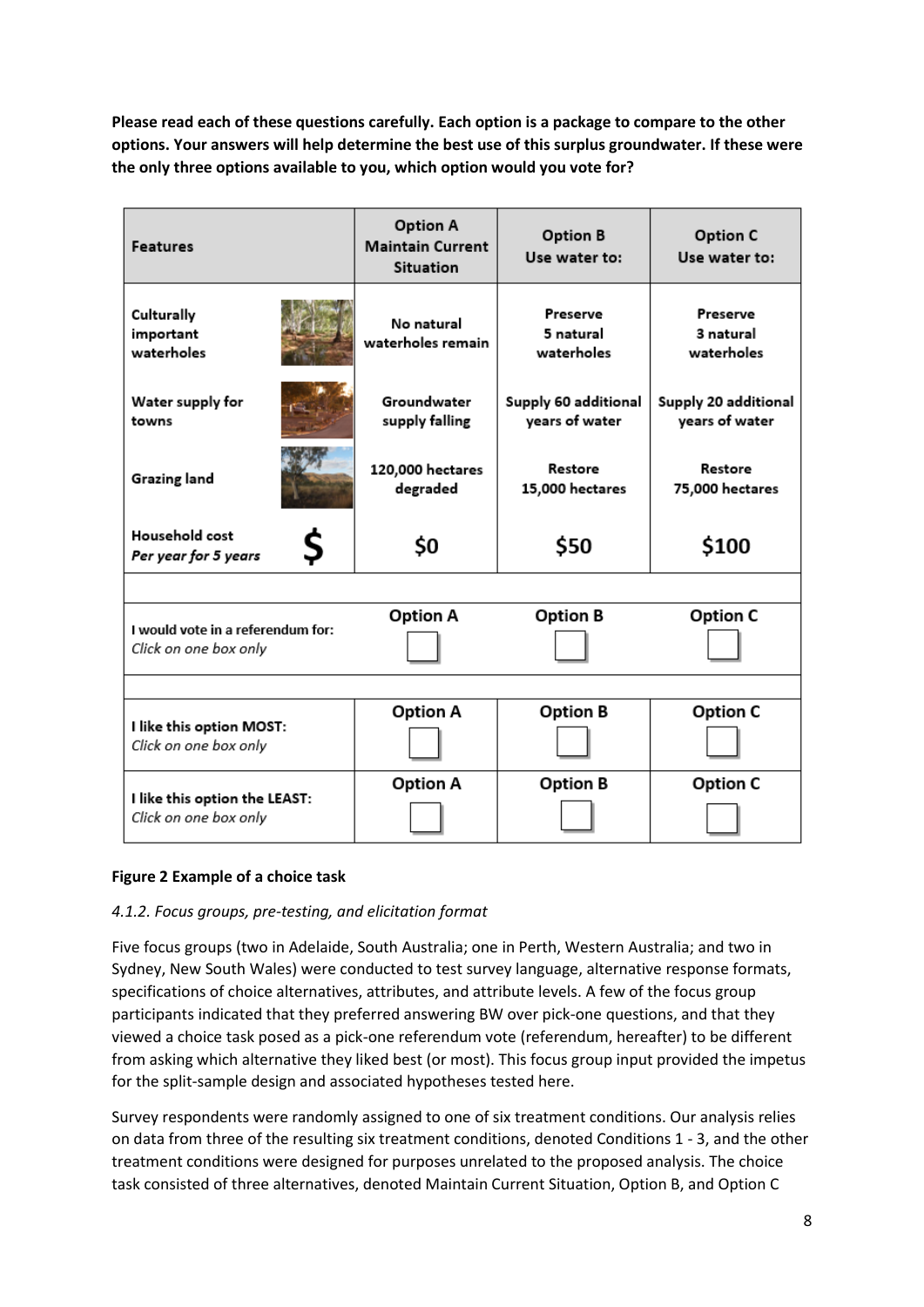(Figure 2). After viewing these alternatives, Condition 1 respondents were asked which one they would vote for in a referendum (pickone format). The pick-one referendum row disappeared from the screen once a choice was made. Then, two new rows appeared for Condition 1 respondents to elicit the best alternative and the worst alternative, thereby generating a complete preference ordering. Condition 2 consisted of only a pick-one referendum. Condition 3 consisted only of a BW format. The number of alternatives and attributes is the same across Conditions 1 - 3.

# 4.2. Survey sample

The survey was administered by the Australian panel provider, Online Research Unit (ORU). Potential respondents, stratified by age, gender, metro/rural and state of residence, were randomly selected from the ORU panel. The ORU panel consists of 300,000 community members who have agreed to participate in surveys for credits for shopping gift cards and entry into regular cash prize draws. The panel is regularly refreshed through online and offline techniques (for more detail see http://theoru.com/). Potential respondents (n = 28,000) were sent an initial email invitation to participate in a national survey. The invitations were sent out in waves ( $n = 7,000$ ) for a series of treatment conditions. No information on the survey topic was provided in the invitation to avoid self-selection based on concern for environmental causes, groundwater, or mining interests. Up to two reminders to participate were sent. Once respondents completed informed consent, they were randomly assigned to different conditions. Details of the resulting sample are described in Section 5.

# 4.3. Experimental design

The final design is Bayesian D-efficient generated under the assumption of normally distributed prior parameters using a research version of the NGENE software.<sup>1</sup> Priors for the final design are the mean values and the standard errors as the standard deviation parameters from a pilot (see Bliemer and Collins (2016) for a discussion of the procedure followed in generating the design). The designs were generated using a co-ordinate exchange algorithm (Meyer and Nachtsheim 1995), minimising the Derror. This approach is commonly used in the literature (Scarpa and Rose, 2008) as it allows the researcher to avoid dominant alternatives in the choice task, as well as reducing sample size requirements (Rose and Bliemer, 2009).

The final design allows for all main effects and was constructed to allow for BW choices via the construction of pseudo-worst observations. In generating the design, it was assumed that the alternative chosen as best was deleted when constructing the pseudo-worst choice task. See Rose and Bliemer (2013) for a more detailed discussion of the design construction process for BW designs. The same design was used for the pick-one choice tasks. The design had 60 choice tasks and was blocked into 10 blocks of six choice tasks. A blocking column was generated by minimising the maximum absolute value of the correlation between the blocking column and the design attributes. The D-error of the final design was 0.000113.

# 4.4. Comparisons across elicitation formats

1

Initial hypothesis tests focus on the difference between parameter (here, WTP) estimates and error variances across the three conditions, or treatments. This follows approaches used in prior comparisons by Petrolia et al. (2018), one of the only comparisons of this type in the environmental DCE literature. We then further explore the potential for preference asymmetries related to framing differences across best and worst questions. As described by Johnston and Swallow (1999) for the

 $1$  The research version has the capability of generating the best-worst designs, but this feature has not been made available within the publicly available release version at the time of writing.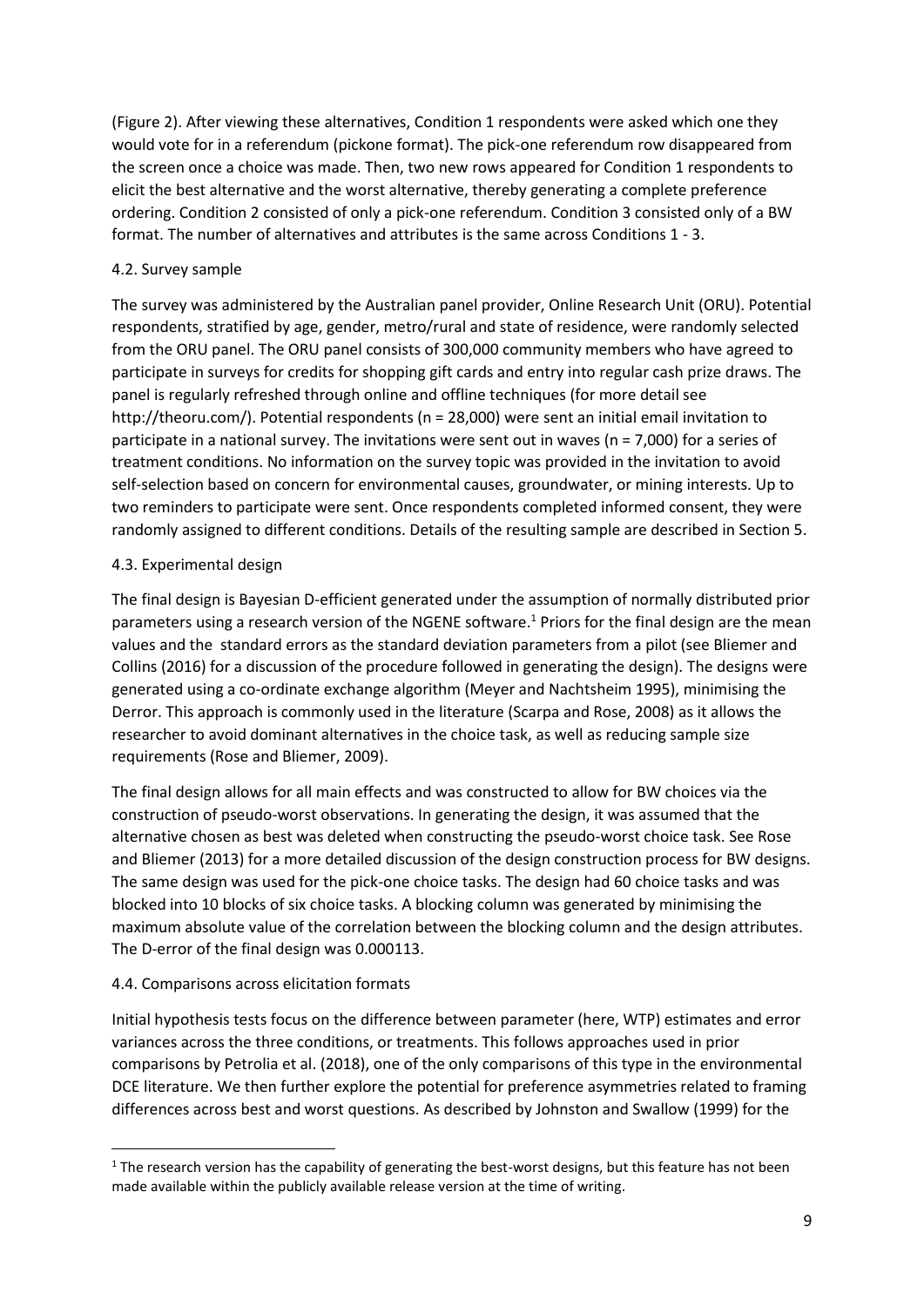case of CV data, preference asymmetries of this type are inconsistent with the assumption of a single, fixed preference function, and hence with neoclassical welfare estimation. Several authors have noted that best and worst responses may represent different response frames, leading to different behavioural data generation processes that potentially cause preference and scale differences between the two response mechanisms (see, e.g. Rose 2013; Giergiczny et al. 2014). If such differences are present, then na€ıve pooling of the BW data will result in biased estimates due to data aggregation issues. The potential prevalence and impact of asymmetries of this type within environmental valuation DCEs are largely unknown.

The final set of evaluations diagnose symptoms of serial non-trading behaviours that emerged during the preference asymmetry tests described above, but that may be obscured when BW data are pooled. Combined with the framing effects discussed above, these behaviours can jeopardise the validity of inferences drawn from pooled BW models.

#### 4.5. Econometric specification

The econometric specification is designed to accommodate possible scale and preference differences between the BW responses, as well as differences between treatment conditions. Whilst a number of methods exist that allow for the untangling of scale and preference differences in modelling (e.g. Bradley and Daly 1991), we have chosen to estimate models for each condition directly in WTP space (e.g. Train and Weeks 2005; Sonier et al. 2007), with separate models estimated for the separate response types. In doing so, we are first able to directly compare the model outputs across the different models, and secondly allow for correlated WTP distributions and random scale (see Scarpa et al. 2008).

For models estimated in WTP space, the coefficients represent marginal rate of substitution (MRS) distributions, and hence, it is not necessary to take the ratio of two coefficients in order to calculate marginal welfare effects. To illustrate the model, we first specify the utility function as separable in price, p, with the remaining k non-payment attributes designated as as  $x_{_{nsjk}}$  . Let  $U_{_{nsj}}$ denote the utility of alternative *j* obtained by respondent *n* in choice situation *s*, which can be written as:

$$
U_{nsj} = -\beta_{np} p_{nsj} + \sum_{k=1}^{K} \beta_{nk} x_{nsjk} + \varepsilon_{nsj},
$$
\n(1)

Given ordinal utility, it is possible to divide Equation (1) by the scale parameter,  $\lambda_n^{}$  , , which is inversely related to the error variance  $\mathcal{E}_{nsj}$ . This does not affect how behaviour is described by the model, but ensures that error variances are invariant over respondents, leading to:

$$
U_{nsj} = \left(-\beta_{np}/\lambda_n\right) p_{nsj} + \sum_{k=1}^{K} \left(\beta_{nk}/\lambda_n\right) x_{nsjk} + \varepsilon_{nsj},\tag{2}
$$

Where  $\mathcal{E}_{nsj}$  is distributed multivariate normal with constant variance. The utility function may now be defined using  $\varTheta_n=\left(-\beta_{_{np}}/\lambda_n\right)$  and  $\delta_n=\left(\beta_{_{nk}}/\lambda_{_n}\right)$  such that: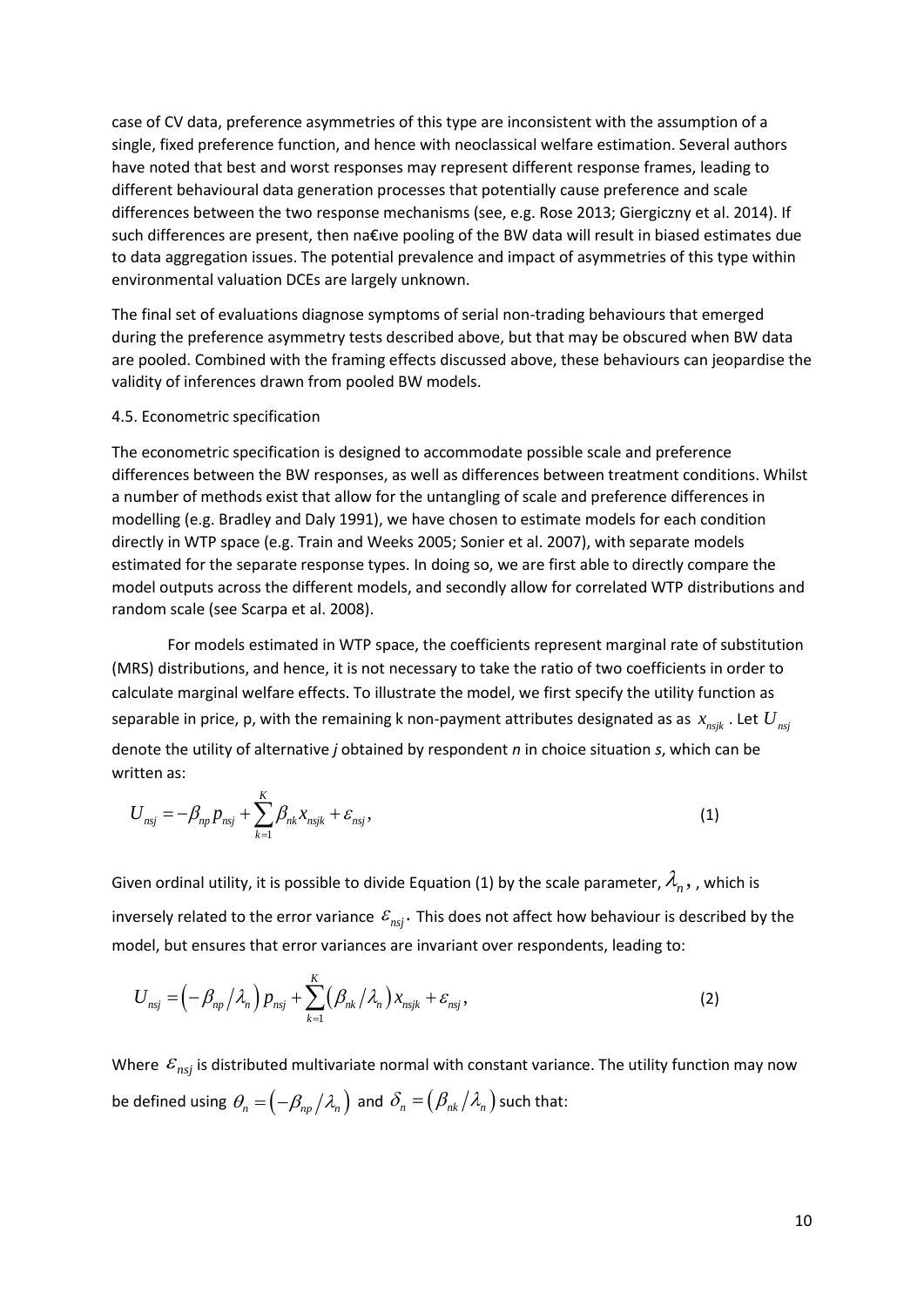$$
U_{nsj} = -\theta_n p_{nsj} + \sum_{k=1}^{K} \delta_n x_{nsjk} + \varepsilon_{nsj}.
$$
\n(3)

The specification described by Equation (3) parameterises preferences in preference space. By re-specifying the utility function as follows, however, the model is estimated in WTP space, such that the resulting parameters  $\omega_{\scriptscriptstyle n}$  are WTP rather than preference parameters:

$$
U_{nsj} = -\theta_n p_{nsj} + \sum_{k=1}^K \theta_n \omega_n x_{nsjk} + \varepsilon_{nsj}.
$$
\n(4)

That is,  $\omega_n$  reflect the MRS between non-monetary attributes and money cost (or net income). This is the standard WTP space specification of the type illustrated by Train and Weeks (2005) and Scarpa et al. (2008).

The utility specification described by Equation (4) can be estimated using any form of discrete choice model, including a mixed multinomial logit model specification. The MRS parameters, <sub>l,</sub>in in Equation (4), can therefore be specified as randomly distributed over the population. Given that the parameters  $\omega_n$  are estimated directly, and hence, no ratios are required, any distribution of  $\omega_n$  can be assumed. Here, we assume randomly distributed parameters for all the attributes, further allowing for the addition an error component associated with the two non-status quo alternatives (see Scarpa et al. 2005). The resulting utility function with error component is as follows:

$$
U_{nsj} = -\theta_n p_{nsj} + \theta_n \left( \sum_{k=1}^K \omega_n x_{nsjk} + \eta_n d_j \right) + \varepsilon_{nsj},
$$
\n(5)

where  $\eta_n$  is normally distributed with zero mean and  $d_j$  is a dummy variable equal to one for the non-status quo alternatives, and zero for the status quo alternative.

All models assume that the price coefficient is log-normally distributed, with the remaining parameters being normally distributed. Further, all models allow for estimation of the full Cholesky matrix between the random parameter estimates (including the error component) (see Scarpa et al. 2008). Models are estimated using Python Biogeme (Bierlaire 2016) using 2000 Modified Latin Hypercube Sampling (MLHS) draws to obtain the simulated maximum-likelihood estimates (see Hensher et al. 2015 for a description of MLHS draws).

#### **4. Results and discussion**

The survey was implemented online during September - October 2013, with a response rate of 12.6% across six treatment conditions. All other results in this section refer only to the three conditions (BW and referendum, BW only, and referendum only). The socio-demographic characteristics of the respondents in the three conditions are summarised in Table 2. The sample of 1,408 is older, more educated, and has a higher income than the general Australian population (ABS 2013). For example, in 2013 the median household income of the Australian population was \$64,200, whereas 56.8% of the survey respondents had a household income level over \$65,000. The sample has a higher proportion of households with a degree or higher (34.8%), compared to the population (23.8%). Modest differences in this type between the characteristics of stated preference survey samples and general populations are common in the literature.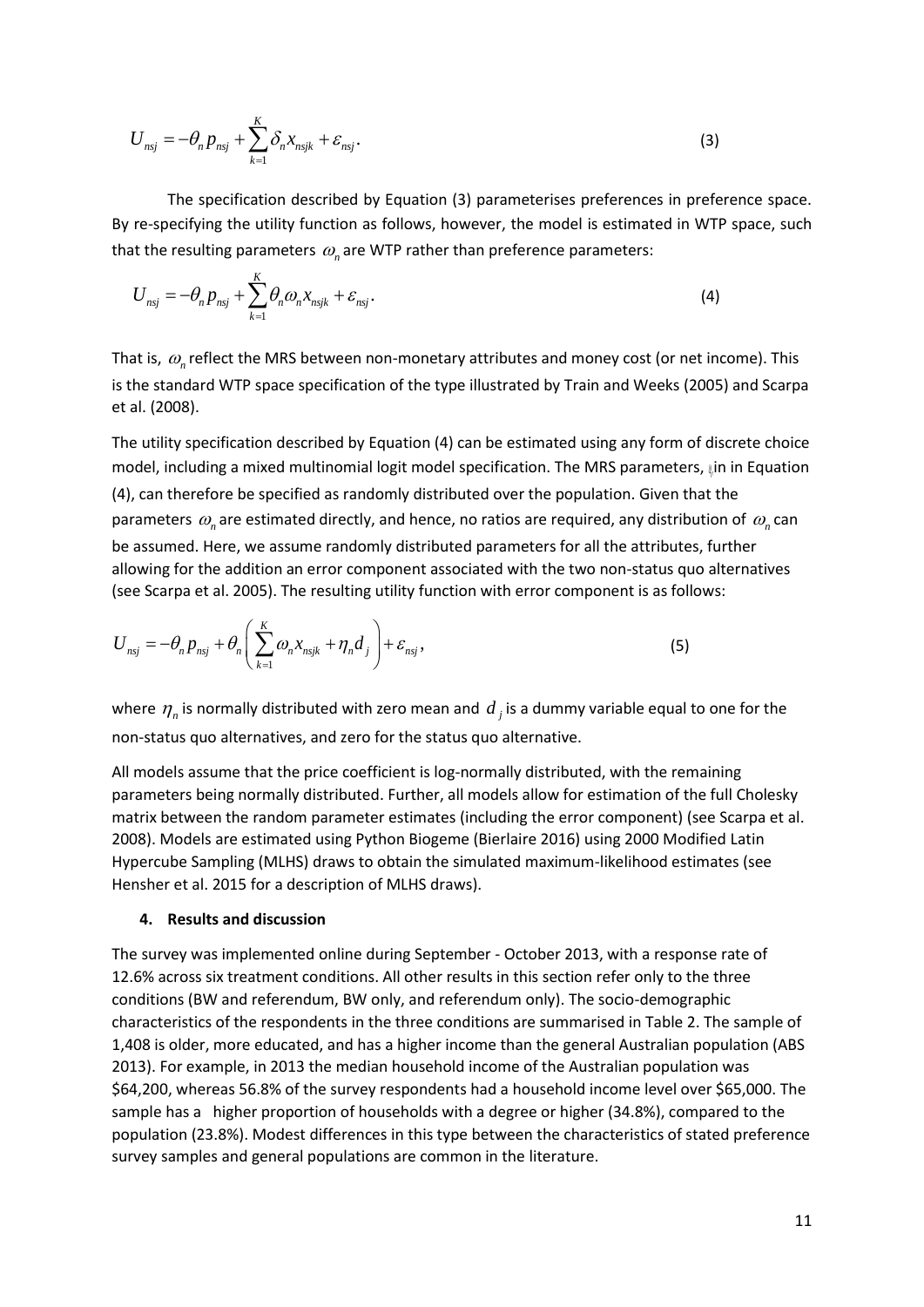#### **Table 2 Sample characteristics**

| <b>Variable</b>                       |       |
|---------------------------------------|-------|
| Mean age, years                       | 46.8  |
| Median age, years                     | 47    |
| Mean household size, person           | 2.9   |
| Proportion female                     | 48.8% |
| Aboriginal or Torrens Strait Islander | 1.8%  |
| Income categories                     |       |
| under \$31,149                        | 26.9% |
| \$31, 150 to \$64, 949                | 27.6% |
| \$64, 950 to \$103, 949               | 24.1% |
| \$103, 950 to \$155, 949              | 14.4% |
| $$155,950+$                           | 7.0%  |
| Highest education levels obtained     |       |
| less than year 12                     | 12.0% |
| Year 12                               | 16.4% |
| TAFE cert/diploma                     | 34.5% |
| Bachelor's degree                     | 20.3% |
| Grad diploma/Post-Graduate Degree     | 14.5% |

A total 594 respondents were assigned to and completed Condition 1 tasks (referendum followed by BW). Because respondents were given six tasks to complete, this represents 3,564 referendum choices, and 7,128 pooled BW observations. Four hundred and eight respondents were randomly assigned to Condition 2 completing six referendum questions each, and 406 respondents completed BW-only responses in Condition 3.2 Tables 3 and 4 present model results for all three conditions. For Condition 1, four models are presented in Table 3. Model 1a is estimated using data from the referendum response, whilst Model 1b and Model 1c are estimated on the best and the worst responses separately. Model 1d is estimated based on pooled BW data. In Condition 1, the option that the participant voted for in a referendum is closely associated with the option the participant liked the most. This does not mean that they are necessarily equivalent as the referendum was asked first and may have an impact on the best response.

Table 4 presents four models, where model 2a is based on data related to the referendum response collected as part of condition 2 and models 3a, b and c are estimated on the best, worst and pooled BW responses associated with condition 3. At the bottom of each table are the WTP estimates for the three non-cost attributes, based on the mean coefficients of the WTP distributions. Confidence intervals calculated via the Delta method are provided for each of these WTP estimates. Whilst it is possible to estimate confidence intervals for the entire WTP distribution, such intervals typically provide less than useful information, with very large confidence intervals (see Bliemer and Rose 2008).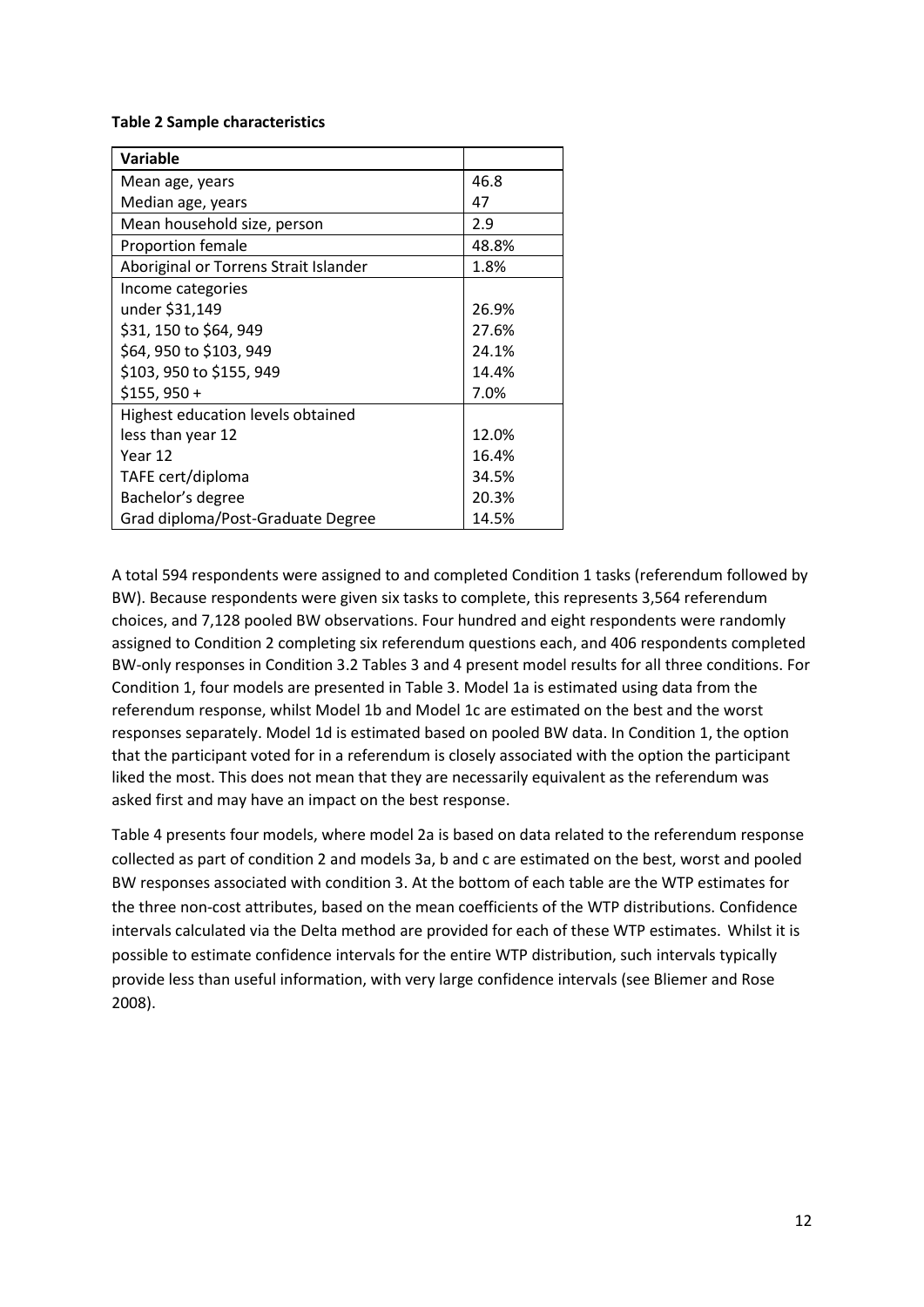## **Table 3 Condition 1 models**

|                                                  |                                  | 1a: Referendum only<br>1b: Best only<br>1c: Worst only |                     | 1d: BW naïvely pooled |                                                                                  |                   |                     |                   |                 |
|--------------------------------------------------|----------------------------------|--------------------------------------------------------|---------------------|-----------------------|----------------------------------------------------------------------------------|-------------------|---------------------|-------------------|-----------------|
| Variable                                         | <b>Moment</b>                    | Par.                                                   | $(Rob. t-rat.)$     | Par.                  | $(Rob. t-rat.)$                                                                  | Par.              | (Rob. t-rat.)       | Par.              | $(Rob. t-rat.)$ |
| Preserve                                         | Mean                             | 48.035                                                 | (10.43)             | 58.200                | (4.80)                                                                           | 55.097            | (131.76)            | 38.357            | (9.65)          |
| Additional<br>Waterhole                          | Std Dev.*                        | 3.136                                                  | (1.65)              | 9.573                 | (4.27)                                                                           | 5.032             | (106.02)            | 3.419             | (9.15)          |
| Restore                                          | Mean                             | 1.990                                                  | (10.22)             | 2.920                 | (4.26)                                                                           | 3.070             | (67.87)             | 1.879             | (9.72)          |
| <b>Grazing Land</b>                              | Std Dev.*                        | 2.002                                                  | (2.44)              | 4.168                 | (4.25)                                                                           | 4.127             | (10.54)             | 1.590             | (6.83)          |
| Additional                                       | Mean                             | 2.975                                                  | (10.48)             | 4.610                 | (4.87)                                                                           | 2.896             | (15.93)             | 2.183             | (9.13)          |
| Year of<br>Water                                 | Std Dev.*                        | 3.170                                                  | (2.07)              | 9.446                 | (4.07)                                                                           | 3.100             | (9.86)              | 2.176             | (8.27)          |
| Supply                                           |                                  |                                                        |                     |                       |                                                                                  |                   |                     |                   |                 |
| Cost                                             | Mean                             | 0.153                                                  | (1.09)              | $-0.252$              | $(-1.21)$                                                                        | 2.769             | (66.97)             | 0.098             | (0.87)          |
|                                                  | Std Dev.*                        | 2.056                                                  | (12.77)             | 0.115                 | (0.71)                                                                           | 9.230             | (452.45)            | 1.520             | (7.68)          |
|                                                  |                                  |                                                        |                     |                       | <b>Error Component</b>                                                           |                   |                     |                   |                 |
| Error Component*                                 |                                  | 5.154                                                  | (2.80)              | 6.098                 | (4.88)                                                                           | 3.298             | (219.95)            | 4.258             | (9.40)          |
|                                                  |                                  |                                                        |                     |                       | Model fit                                                                        |                   |                     |                   |                 |
| Respondents                                      |                                  |                                                        |                     |                       |                                                                                  | 594               |                     |                   |                 |
| Observations                                     |                                  |                                                        | 3564                |                       | 3564                                                                             |                   | 3564                |                   | 7128            |
| LL(0)                                            |                                  |                                                        | $-3915.454$         |                       | $-3915.454$                                                                      |                   | $-2470.377$         |                   | $-6385.831$     |
| $LL(\beta)$                                      |                                  |                                                        | $-2451.63$          |                       | $-2120.031$                                                                      |                   | $-1441.996$         | -3839.574         |                 |
| $\rho^2$                                         |                                  |                                                        | 0.374               |                       | 0.459                                                                            |                   | 0.416               | 0.399             |                 |
| adj. $\rho^2$                                    |                                  |                                                        | 0.371               |                       | 0.456                                                                            | 0.413             |                     | 0.396             |                 |
|                                                  |                                  |                                                        |                     |                       | Willingness to Pay Confidence intervals at mean of random parameter distribution |                   |                     |                   |                 |
| \$48.04<br><b>Preserve Additional</b>            |                                  | \$58.20                                                |                     | \$55.10               |                                                                                  | \$38.36           |                     |                   |                 |
|                                                  | Waterhole<br>$[$39.01 - $57.05]$ |                                                        | $[$34.48 - $81.91]$ |                       | $[$54.27 - $55.91]$                                                              |                   | $[$30.55 - $46.15]$ |                   |                 |
| Restore 1000 ha Grazing                          |                                  |                                                        | \$1.99              | \$2.92                |                                                                                  | \$3.07            |                     | \$1.88            |                 |
| Land                                             |                                  |                                                        | $[$1.60 - $2.37]$   | $[$1.57 - $4.26]$     |                                                                                  | $[$2.98 - $3.15]$ |                     | $[$1.50 - $2.25]$ |                 |
| <b>Additional Year of Water</b>                  |                                  |                                                        | \$2.98              | \$4.61                |                                                                                  | \$2.90            |                     | \$2.18            |                 |
| $[$2.75 - $6.46]$<br>$[$2.41 - $3.53]$<br>Supply |                                  |                                                        | $[$2.839 - $4.66]$  |                       | $[$1.71 - $2.65]$                                                                |                   |                     |                   |                 |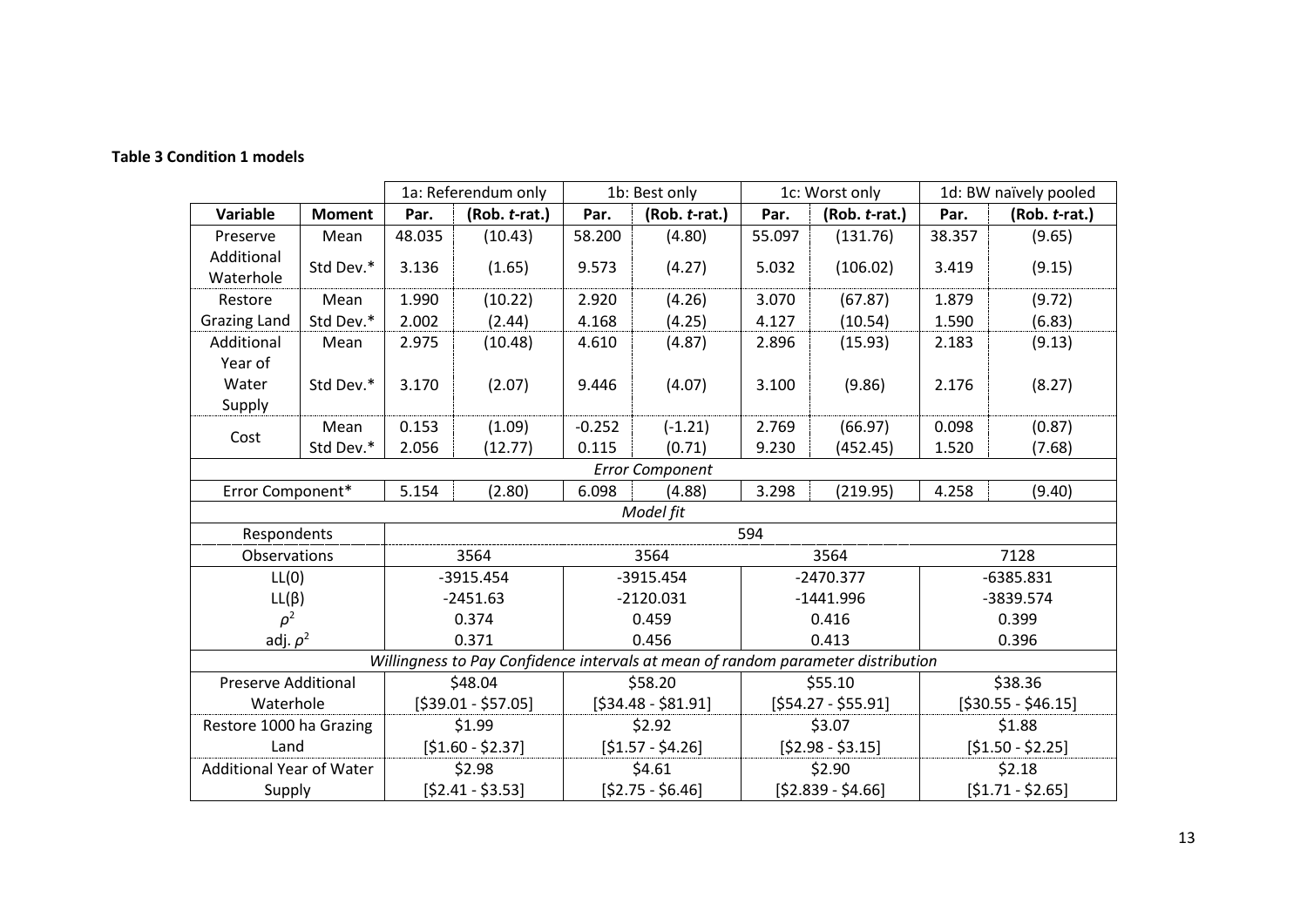\*Standard errors computed using Delta method based on the full Cholesky matrix; the full Cholesky matrix is available upon request for each model.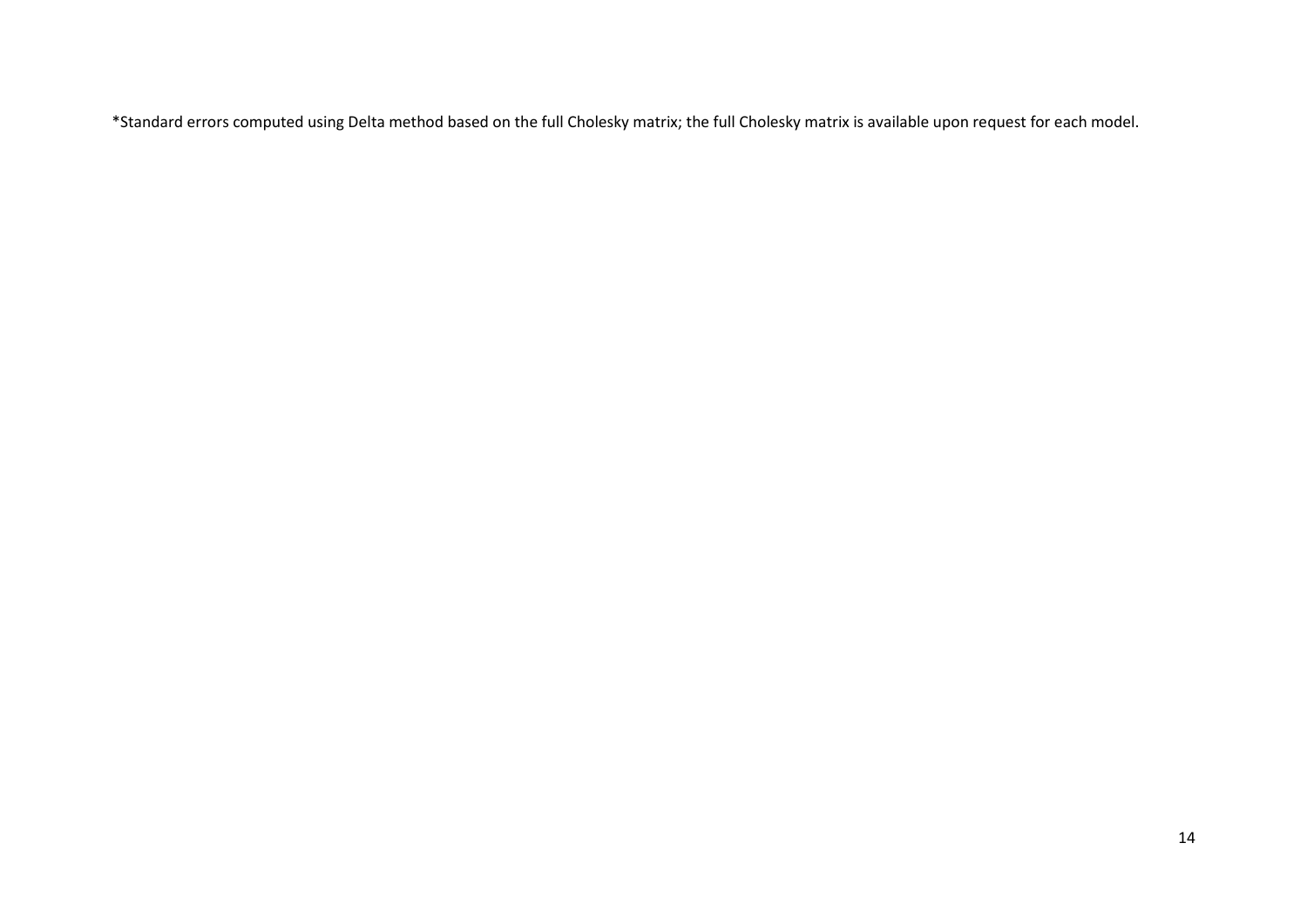# **Table 4 Condition 2 and 3 models**

|                                       |                                         |                                         | Condition 2         | Condition 3         |                                 |                     |                  |                       |                 |
|---------------------------------------|-----------------------------------------|-----------------------------------------|---------------------|---------------------|---------------------------------|---------------------|------------------|-----------------------|-----------------|
|                                       |                                         |                                         | 2a: Referendum only |                     | 3b: Worst only<br>3a: Best only |                     |                  | 3c: BW naïvely pooled |                 |
| Variable                              | <b>Moment</b>                           | Par.                                    | $(Rob. t-rat.)$     | Par.                | $(Rob. t-rat.)$                 | Par.                | $(Rob. t-rat.).$ | Par.                  | $(Rob. t-rat.)$ |
| Preserve                              | Mean                                    | 33.032                                  | (8.87)              | 24.714              | (9.39)                          | 100.806             | (14.48)          | 24.449                | (8.84)          |
| Additional<br>Waterhole               | Std Dev.*                               | 2.480                                   | (6.57)              | 2.900               | (10.96)                         | 22.172              | (2.61)           | 2.072                 | (11.81)         |
| Restore                               | Mean                                    | 1.528                                   | (9.04)              | 1.354               | (10.25)                         | $-10.162$           | $(-64.82)$       | 0.102                 | (1.10)          |
| <b>Grazing Land</b>                   | Std Dev.*                               | 0.973                                   | (6.11)              | 1.178               | (9.12)                          | 10.097              | (89.52)          | 0.972                 | (7.48)          |
| <b>Additional Yr</b>                  | Mean                                    | 1.088                                   | (9.31)              | 2.121               | (11.40)                         | 3.150               | (5.10)           | 2.000                 | (8.86)          |
| of Water<br>Supply                    | Std Dev.*                               | 1.236                                   | (8.33)              | 1.830               | (9.71)                          | 1.568               | (69.67)          | 1.242                 | (6.72)          |
| Cost                                  | Mean                                    | 1.104                                   | (4.61)              | 0.954               | (4.82)                          | $-2.720$            | $(-3.20)$        | 0.108                 | (1.08)          |
|                                       | Std Dev.*                               | 1.303                                   | (5.98)              | 1.439               | (6.54)                          | 3.500               | (2.61)           | 1.509                 | (11.99)         |
|                                       |                                         |                                         |                     |                     | <b>Error Component</b>          |                     |                  |                       |                 |
| Error Component*                      |                                         | 2.602                                   | (5.31)              | 4.605               | (7.25)                          | 91.32               | (99.95)          | 8.08                  | (12.43)         |
|                                       |                                         |                                         |                     |                     | Model fit                       |                     |                  |                       |                 |
| Respondents                           |                                         |                                         | 408                 |                     |                                 |                     | 406              |                       |                 |
| Observations                          |                                         |                                         | 2448                |                     | 2436                            |                     | 2436             |                       | 4872            |
| LL(0)                                 |                                         |                                         | $-2689.403$         |                     | $-2676.220$                     |                     | $-1688.507$      |                       | -4364.726       |
| $LL(\beta)$                           |                                         |                                         | $-1591.587$         |                     | $-1598.176$                     |                     | $-527.942$       | $-2587.209$           |                 |
| $\rho^2$                              |                                         |                                         | 0.408               |                     | 0.403                           |                     | 0.687            | 0.407                 |                 |
| adj. $\rho^2$                         |                                         |                                         | 0.404               |                     | 0.398                           |                     | 0.685            | 0.403                 |                 |
|                                       | Willingness to Pay Confidence intervals |                                         |                     |                     |                                 |                     |                  |                       |                 |
| \$33.03<br><b>Preserve Additional</b> |                                         | \$24.71                                 |                     | \$100.81            |                                 | \$24.45             |                  |                       |                 |
| Waterhole                             | $[$25.74 - $40.32]$                     |                                         |                     | $[$19.50 - $29.92]$ |                                 | $[$-41.8 - $243.4]$ |                  | $[$19.01 - $29.87]$   |                 |
|                                       | \$1.53<br>Restore 1000 ha Grazing       |                                         | \$1.35              |                     | $-510.16$                       |                     | \$0.10           |                       |                 |
| Land                                  |                                         |                                         | $[$1.23 - $1.82]$   | $[$1.09 - $1.61]$   |                                 | $[$-13. - $-6.6]$   |                  | $[$-0.0 - $0.28]$     |                 |
| <b>Additional Year of Water</b>       |                                         |                                         | \$1.09              |                     | \$2.12                          | \$3.15              |                  | \$2.00                |                 |
| $[$0.76 - $1.40]$<br>Supply           |                                         | $[$1.75 - $2.48]$<br>$[$-8.96 - $14.2]$ |                     | $[$1.53 - $2.46]$   |                                 |                     |                  |                       |                 |

\*Standard errors computed using Delta method based on the full Cholesky matrix; the full Cholesky matrix is available upon request for each model.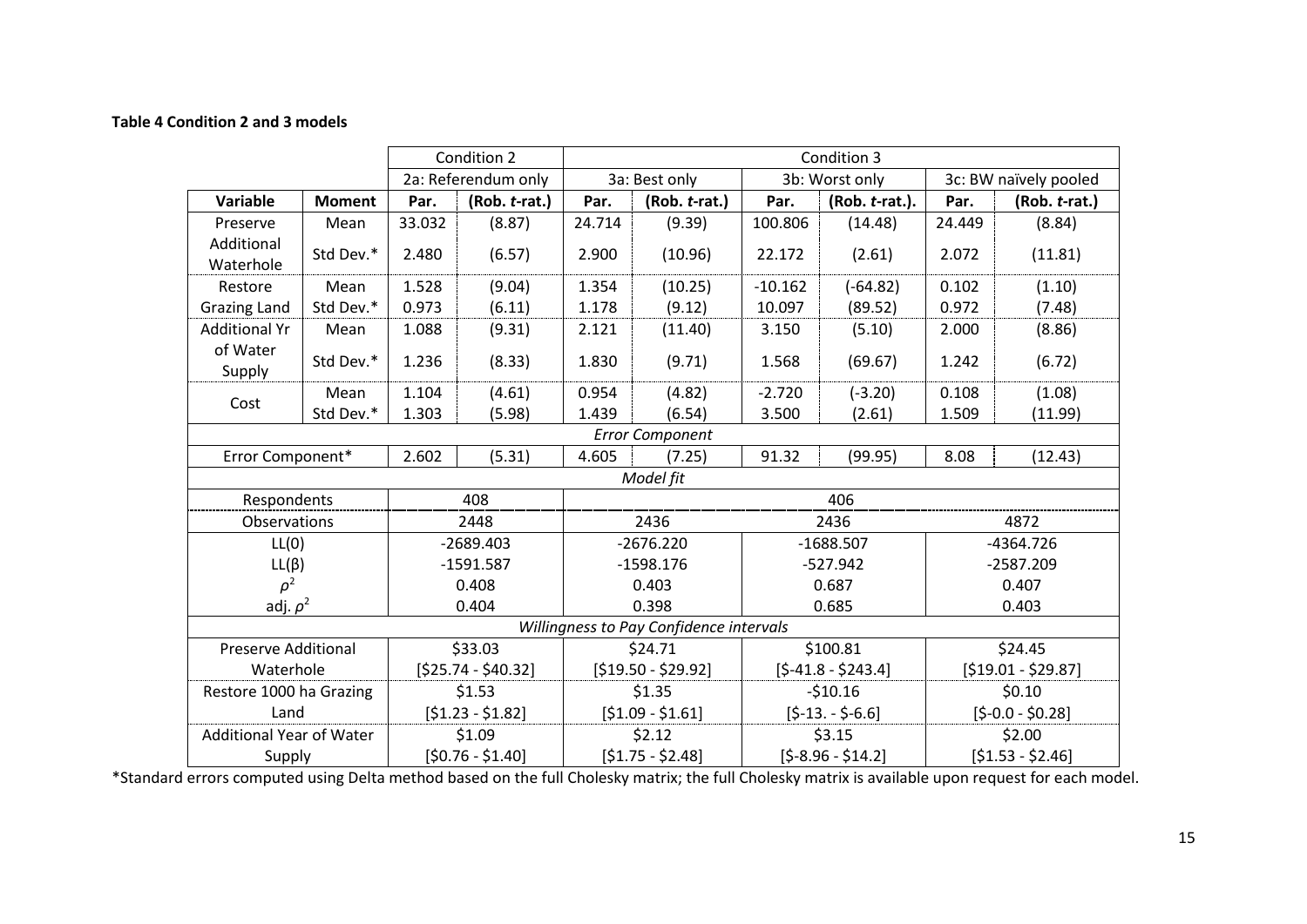None of the models include an alternative specific constant (ASC) for the status quo alternative. The inclusion of ASCs tended to cause problems with the estimation of other parameters within the model. Before discussing all model results in detail, we note that the models based only on the worst response data (models 1c and 3b) have either very large parameter estimates, or t-ratios (e.g. the tratio for the standard deviation of the cost parameter is 452.45 for Model 1c whilst the error component for model 3b is 99.95). This suggests the presence of significant problems with these data including estimating the Hessian matrix of these models. These results suggest that the two worst-response data sets are ill-conditioned (we discuss why this might be the case below). Further, testing for differences in scale and preferences suggests preference asymmetries across best and worst responses (Rose 2013) in both Conditions 1 and 3. This suggests the best and worst data should not be pooled. Thus, presentation of results for such 'naïvely' pooled BW data is done in order to highlight the contrast between the seemingly reasonable results of the pooled data and the results from modelling the worst data.

For all the models in Tables 3 and 4, the error components associated with the non-status quo options are positive and significant. For all the models in Table 3 except 1c in Condition 1, the means of the cost random parameters are not statistically significant. However, this does not imply an average marginal utility of zero for cost (or a zero scale), recalling that the mean of a log-normal distribution is elþ1 2r2z .

Model 1a in Table 3 and Condition 2 in Table 4 are estimated from referendum data. WTP coefficients for each of the groundwater management options in model 1a and Condition 2 are all statistically significant. In the case of waterholes and grazing land, the confidence intervals on Model 1a and condition 2 overlap. However, a Poe test (Poe et al. 2005) indicates that the estimates are not statistically different. That is, we cannot reject the null hypothesis of equal WTP estimates across these two referendum treatments. The WTP estimates from Condition 2 imply that our sample of Australians is willing to pay \$33.03 [95% CI: \$25.74 to \$40.32] per year to preserve an additional waterhole; \$1.53 [95% CI: \$1.23 to \$1.82] per year to restore an additional 1,000 ha of grazing land to habitat area; and \$1.09 [95% CI: \$0.76 to \$1.40] per year to extend town water supply for 1 year.

In Table 3, a comparison of mean WTP estimates from the Condition 1 referendum and naïvely pooled BW data might lead to an erroneous conclusion that the two formats yield the same WTP estimates for all three attributes. A similar comparison of Condition 2 and naïvely pooled BW data in Condition 3 (Table 4) might lead to a similar erroneous conclusion for preserving waterholes (but not for the other two attributes). However, the differences between best and worst models in both cases (1b versus 1c; 3a versus 3b), together with the ill-conditioned worst data (see additional discussion below), should dissuade any such comparisons. Results such as these suggest that caution should be exercised when drawing conclusions from pooled BW data, without first examining whether pooling is justified. These problems can persist even when naïvely pooled results appear satisfactory from a superficial perspective (as shown here in Tables 3 and 4).

## 5.1. Diagnosing problems in best-worst data

To further explore patterns in the worst data, Table 5 presents the mean, median, and standard deviation for the log-normally distributed cost/scale parameter for each model and data subset. Results suggest severe scale issues with the worst data, particularly for (but not limited to) the Condition 1 data set. These are illustrated by extreme values for the mean and standard deviation within the worst data, compared to other formats.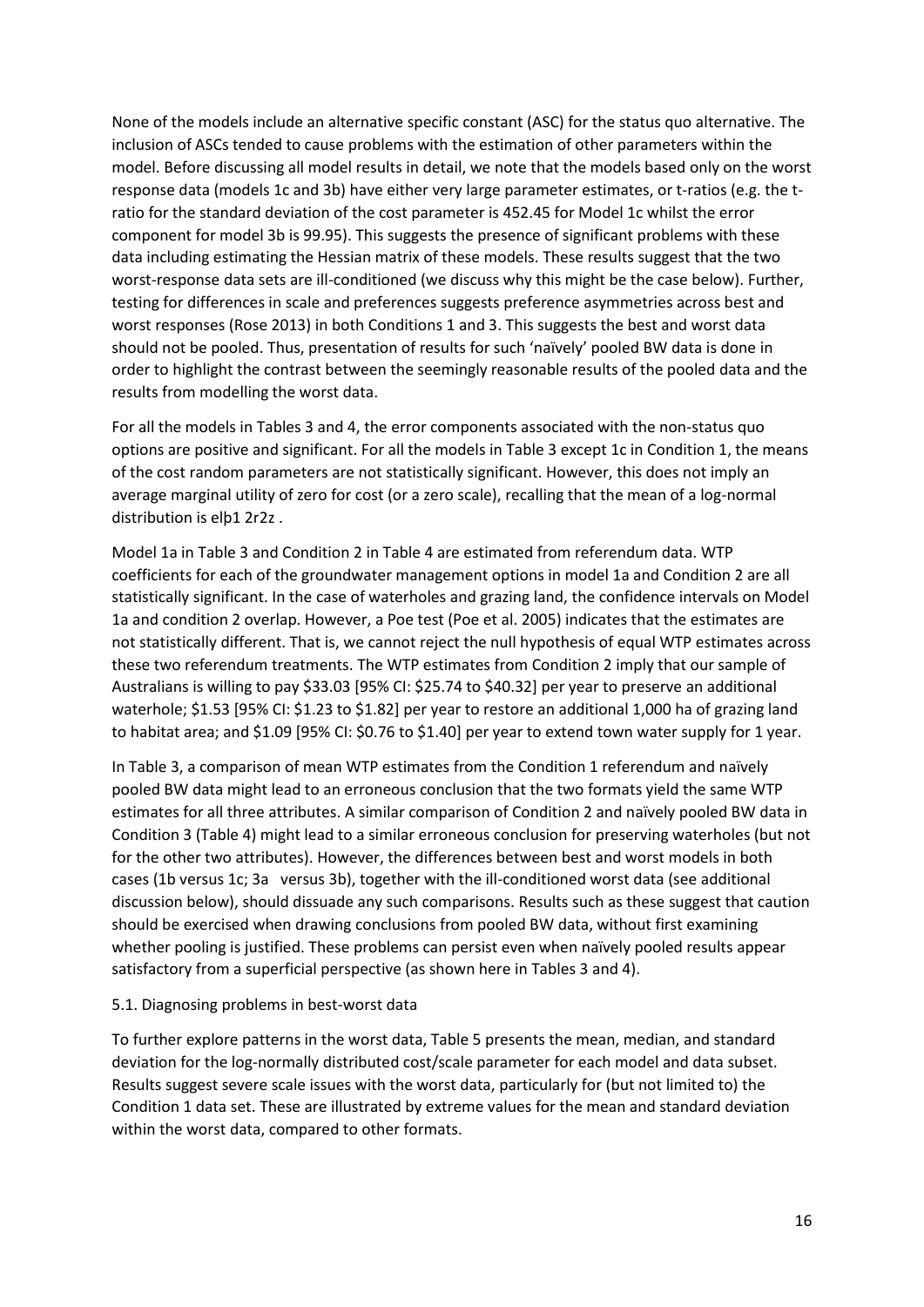**Table 5 Population moments of scale/cost parameter** 

|          | 1a:<br>Referendum<br>only | $1b$ :<br><b>Best</b><br>only | 1c: Worst<br>only     | 1d:BW<br>Naïvely<br>combined | 2a:<br>Referendum<br>onlv | За:<br><b>Best</b><br>only | 3b: Worst<br>only | 3c: BW naïvely pooled |
|----------|---------------------------|-------------------------------|-----------------------|------------------------------|---------------------------|----------------------------|-------------------|-----------------------|
| Mean     | 9.65                      | 0.78                          | $5.03 \times 10^{19}$ | 3.50                         | 7.05                      | 7.31                       | 30.11             | 3.48                  |
| Median   | 1.17                      | 0.78                          | 15.94                 | 1.10                         | 3.02                      | 2.60                       | 0.07              | 1.11                  |
| Std Dev. | 79.26                     | 0.09                          | $1.59\times10^{38}$   | 10.55                        | 14.89                     | 19.25                      | 13766.56          | 10.29                 |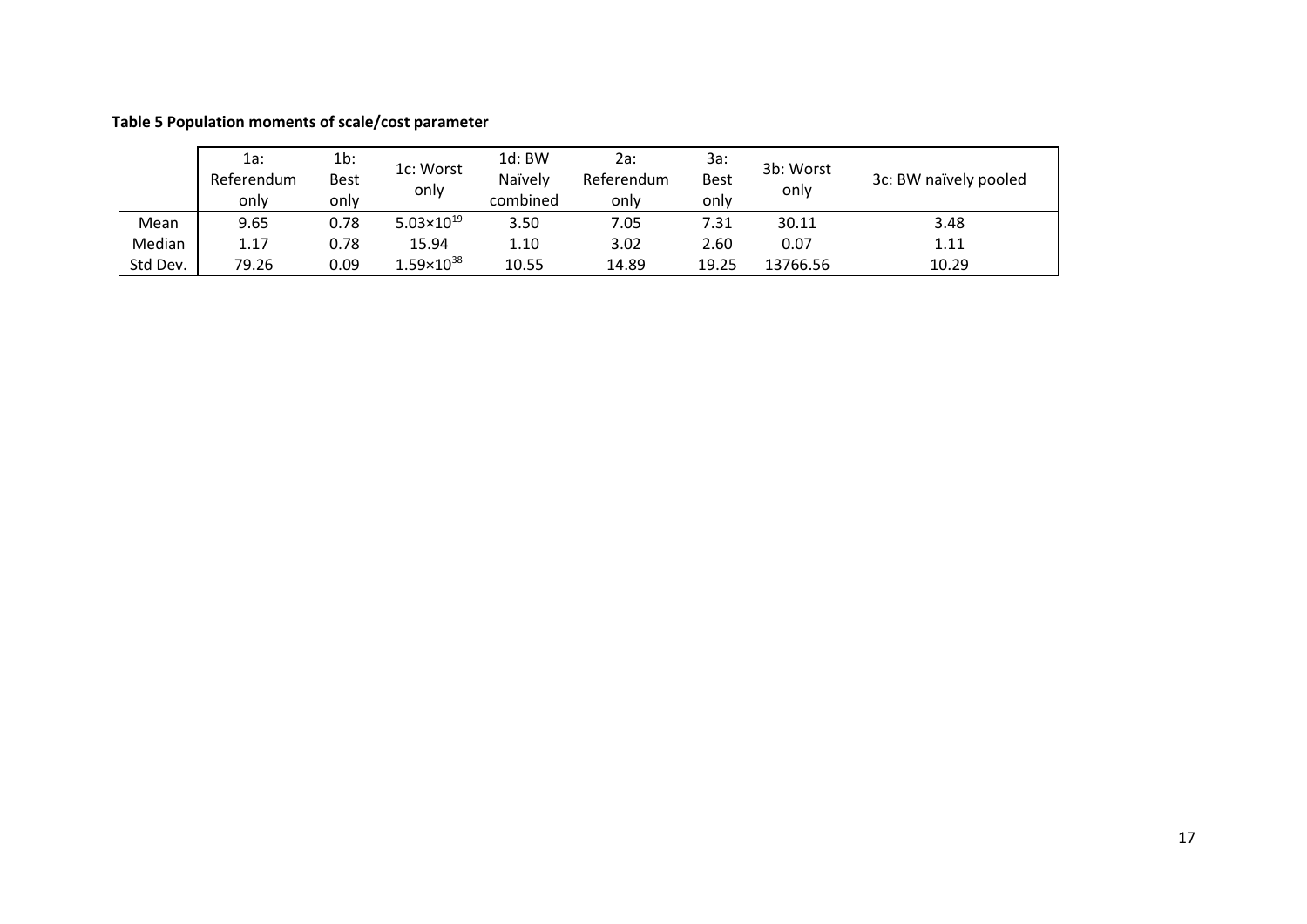| Choice      | Non-trading         | Reject<br>Retain |              | Total         |
|-------------|---------------------|------------------|--------------|---------------|
|             |                     | Condition 1      |              |               |
| Referendum  | Non-Trader all alts | 94 (15.82%)      | 500 (84.18%) | 594 (100.00%) |
| Referendum  | Non-trader SQ       | 67 (11.28%)      | 527 (88.72%) | 594 (100.00%) |
| Best        | Non-Trader all alts | 87 (14.65%)      | 507 (85.35%) | 594 (100.00%) |
| <b>Best</b> | Non-trader SQ       | 58 (9.76%)       | 536 (90.24%) | 594 (100.00%) |
| Worst       | Non-Trader all alts | 313 (52.69%)     | 281 (47.31%) | 594 (100.00%) |
| Worst       | Non-trader SQ       | 291 (48.99%)     | 303 (51.01%) | 594 (100.00%) |
| All choices | Non-Trader all alts | 380 (63.97%)     | 214 (36.03%) | 594 (100.00%) |
| All choices | Non-trader SQ       | 364 (61.28%)     | 230 (38.72%) | 594 (100.00%) |
|             |                     | Condition 2      |              |               |
| Referendum  | Non-Trader all alts | 21 (5.15%)       | 387 (94.85%) | 408 (100.00%) |
| Referendum  | Non-trader SQ       | 14 (3.43%)       | 394 (96.57%) | 408 (100.00%) |
|             |                     | Condition 3      |              |               |
| <b>Best</b> | Non-Trader all alts | 65 (16.01%)      | 341 (83.99%) | 406 (100.00%) |
| <b>Best</b> | Non-trader SQ       | 54 (13.30%)      | 352 (86.70%) | 406 (100.00%) |
| Worst       | Non-Trader all alts | 204 (50.25%)     | 202 (49.75%) | 406 (100.00%) |
| Worst       | Non-trader SQ       | 192 (47.29%)     | 214 (52.71%) | 406 (100.00%) |
| All choices | Non-Trader all alts | 251 (61.82%)     | 155 (38.18%) | 406 (100.00%) |
| All choices | Non-trader SQ       | 246 (60.59%)     | 160 (39.41%) | 406 (100.00%) |

**Table 6 Number of non-trading respondents by choice by treatment condition**

To better understand why such patterns occur (and why these data are problematic), Table 6 illustrates the extent of 'non-traders' found within each treatment condition by choice type (i.e. response format). We distinguish between two types of non-trading behaviour. The first represents respondents who always select the same alternative over all six choice tasks (non-trader all alts). The second are respondents who always select the status quo alternative in all six tasks (non-trader SQ). As such, the latter represent a subset of the more general non-trading respondents (i.e. non-trader all alts). Within the table, the 'reject' column identifies those for which trading behaviour is rejected (i.e. non-traders). In contrast, the 'retain' column identifies those who do not always choose the same alternative, that is illustrate trading behaviour. For example, for the referendum choice question in Condition 1, 94 (15.82 per cent) of respondents were observed to select the same alternative over all six tasks. Of these 94 respondents, 67 (11.28 per cent of the entire sample) always selected the status quo alternative.

For Conditions 1 and 3, Table 6 also presents data on the number of respondents who display nontrading data for at least one response format. For example, out of the 594 respondents assigned to Condition 1, 380 (63.97 per cent) respondents selected the same alternative over all six tasks for either the referendum, best, or the worst choice question, or some combination of all three response formats. Of these respondents, 364 (61.28 per cent) always selected the status quo alternative in at least one of the response formats.

Such sequences of non-trading choice behaviour may occur due to valid preference structures. However, identical behaviour may also emerge due to heuristics or other response patterns that are inconsistent with neoclassical, fully compensatory choice processes. Hence, whether to include or exclude such responses in modelling efforts is not obvious. It is clear that such patterns are most common in the worst data in Conditions 1 and 3 and there is a significant representation of nontrading related to the status quo alternative. A large proportion of respondents are universally choosing the status quo as worst.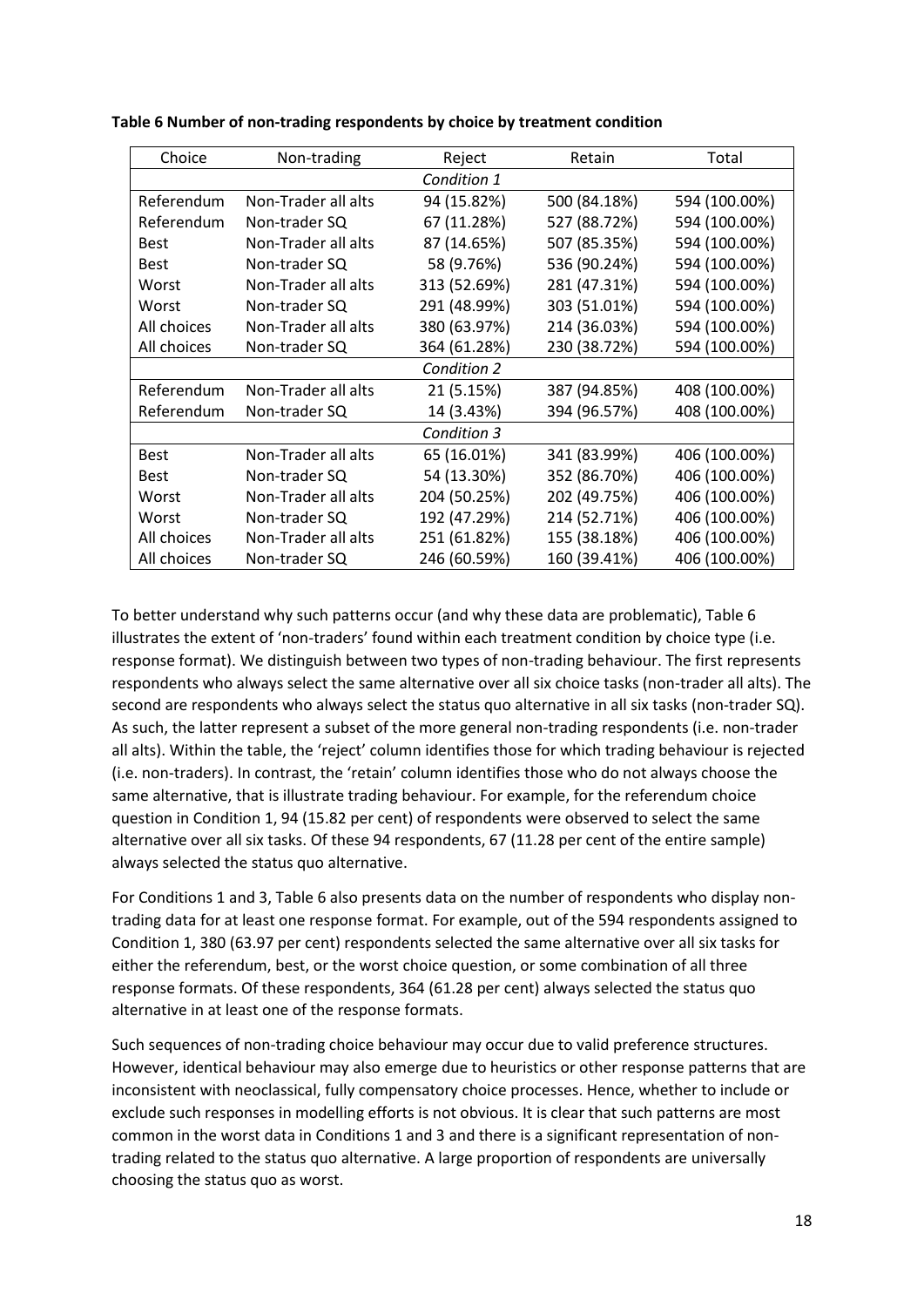A pattern such as this could reflect an anti-status quo or other form of strategic bias that emerges only within the negative preference domain of worst responses. That is, the negative framing of worst-alternative elicitation might invite symbolic, non-compensatory responses by a subset of respondents who wish to protest against the status quo, regardless of the choice attributes. These respondents hence always choose the status quo as worst.

Alternatively, the same behaviour might emerge due to insufficiently high bid levels in the experimental design, similar to the well-known 'fat tails' problem in binary choice CV (Ready and Hu 1995). It is common in valuation DCEs for environmental attribute levels of the non-status quo alternatives to represent outcomes viewed as improvements over the status quo (i.e. to have positive marginal utility). As a result, the change in utility related to the combined non-cost attributes is positive within all non-status quo alternatives, compared to the status quo. If the cost of the non-status quo alternatives (the bid level) is insufficient to offset this utility gain, then the status quo will always be seen as the least desired outcome. Hence, a design with insufficiently high bid levels in BW elicitation can lead to serial choices wherein the status quo is always selected as the worst alternative. In this case, non-trading choices are a legitimate reflection of preferences under a bid design with levels that are insufficient to invoke trading behaviour.

Here, we cannot disentangle serial non-status quo choices due to non-compensatory or strategic response patterns from those due to bid design effects. Another possibility is that respondents might have always chosen the first (left-hand) alternative as worst. Although this is possible in concept, no evidence of this behaviour emerged from focus groups, and there is little evidence in the environmental valuation DCE literature for such extreme left-versus-right choice patterns. Hence, we view this to be an unlikely explanation for the observed response data. Though the levy within the bid design extended up to \$150 per year for 5 years (a seemingly high level for this type of environmental change), it is possible that the range of the cost attribute may not have been large enough to prevent non-trading. If this is the case, respondents would be expected to select one of the two non-status quo alternatives as their most preferred alternative in the first instance, with the status quo being selected as the worst choice in the second instance. The status quo alternative will appear to be non-traded over all choice tasks for the worst choice question, even if trading between the two non-status quo alternatives was observed for the best choice questions.

Regardless of the cause, the presence of significant number of non-traders within a dataset may cause modelling issues, particularly for ASCs (e.g. Rose 2013), as observed in the results presented here. If these response patterns are caused by the bid design, they could also manifest in the referendum data via a pattern in which many respondents never choose the status quo, over all choice tasks (i.e. they always choose either Option A or Option B). This is not serial choice behaviour of the type typically discussed in the environmental DCE literature, but can also lead to difficulties with estimation, particularly related to the status quo ASC. Non-trading patterns of this type may also cause inconsistencies across best and worst data that, when combined with any preference asymmetries that may exist, preclude valid pooling of BW data. These non-trivial data inconsistencies can belie the seemingly reasonable results of pooled BW models and suggest that careful exploration of the data should precede the use and interpretation of pooled BW model results is required.

## 5.2. Comparison of condition 2 results to the literature

The WTP estimates of Condition 2 were estimated from a DCE which did not involve BW elicitation, and hence can be discussed separately. This section presents these results briefly and contrasts them to findings of prior work, to supplement the methodological findings presented above. The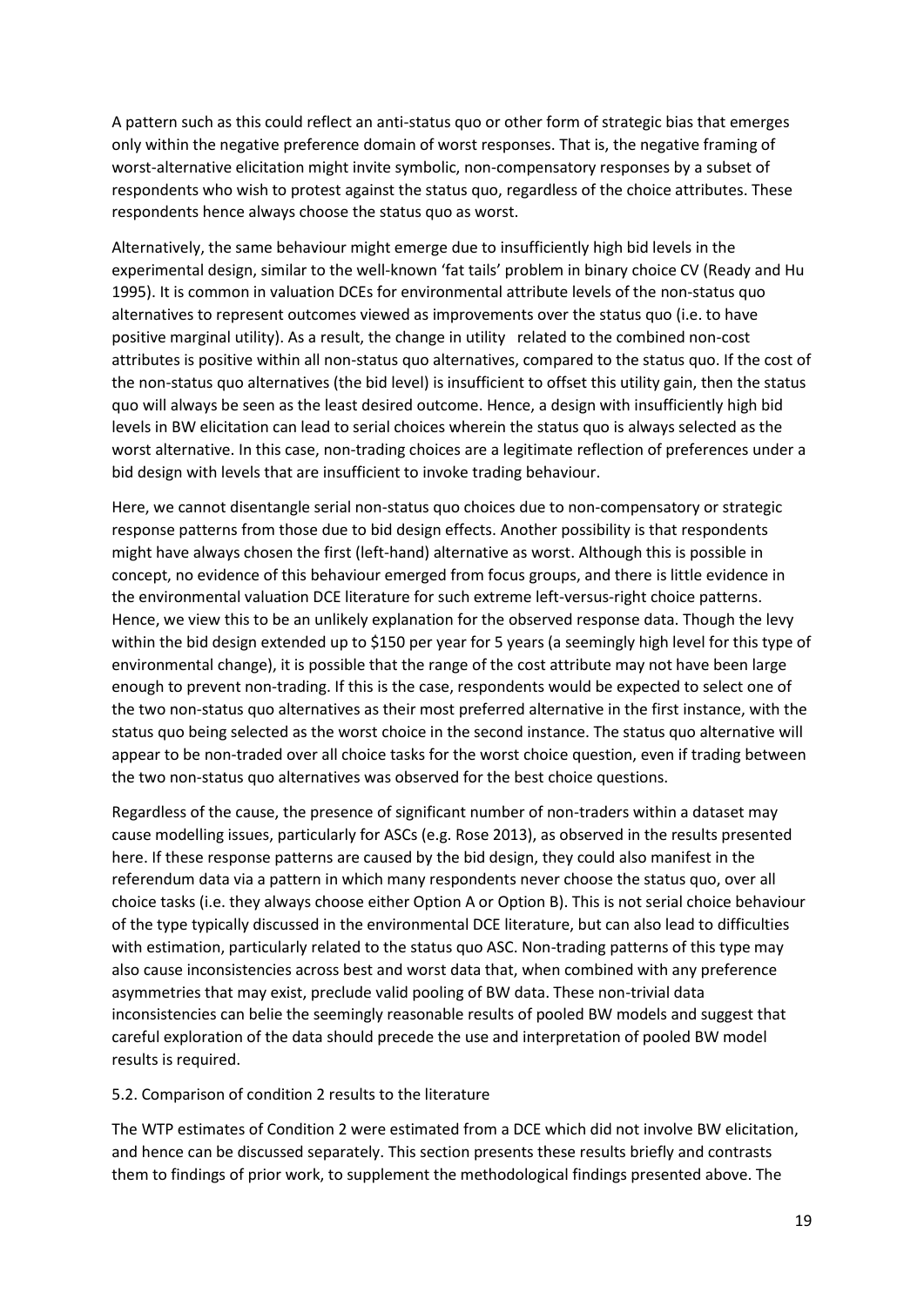purpose of doing so is to support potential policy analysis and future benefit transfers (Brouwer et al. 2015), recognising that there are only a few Australian studies that explore WTP with methods similar to those used in our case study: Aboriginal waterholes; rangeland restoration; and town water supply. Unless otherwise noted, all WTP estimates are interpreted as annual values over a five-year payment horizon.

Condition 2 results suggest that respondents are willing to pay \$33.03 per household to preserve an additional cultural important waterhole. Using a discount rate of 3%, this amounts to a lump-sum equivalent of \$152 and is comparable to the findings of Zander et al. (2010) who consider WTP to improve the condition of billabongs (waterholes) of importance to Aboriginal people in northern Australia. Smaller values were found by Gillespie and Kragt (2012) in the context of mitigating stream impacts resulting from coal mining. They use an online referendum DCE and estimate the WTP to protect Aboriginal sites at \$0.27 per person per site. In contrast, Rolfe and Windle (2003) report that a non-Aboriginal sample did not value high levels of site protection (e.g. negative WTP) for Aboriginal cultural heritage sites in the Fitzroy Basin in Queensland, Australia. Respondents were more concerned with environmental issues and economic development.

For rangeland restoration, respondents had a lump-sum equivalent WTP of \$7.05 per 1,000 ha restored. Although some broadly comparable estimates are available from other countries (e.g. Dissanayake and Ando 2014 in the US), no directly comparable WTP study could be located that elicited value of destocking land and restoring arid rangeland habitat to support a diversity of flora and fauna in Australia. Similar resource types are studied by Greiner (2016), who reports a mean willingness to accept compensation among pastoralists of \$11.08/ha for a conservation strategy of complete exclusion of cattle and \$3.45/ha for land being spelled every year for an extended time.

For an additional year of town water supply, respondents had a lump-sum equivalent WTP of \$5.02 per household. Although we could identify no other studies that estimate the WTP to extend town water supply, there are studies that report WTP to reduce domestic water restrictions. For example, Brouwer et al. (2015) find that WTP for reducing domestic water restrictions in an Australian case study (Fitzroy basin, Queensland) was not significantly different from zero. In contrast, in the coal mining town of Moranbah, central Queensland, Ivanov and Rolfe (2011) estimated households WTP to avoid any restriction on indoor domestic use at \$218. These combined results suggest that values related to household water supplies vary considerably across Australian case studies.

# **6. Conclusions**

There has been increasing interest in the use of BW elicitation across different areas of application such as health, environmental valuation, marketing, and transportation because BW may be an efficient means of gathering preference information. Our initial interest in designing this set of discrete choice experiments was the potential capacity of BW methods to elicit robust preference and welfare estimates compared to other elicitation formats such as pick-one DCE. Our results suggest that caution is warranted beginning with whether the best and worst data can be pooled, let alone compared to pick-one DCE. A second problem is that we find strong evidence of non-trading, or anti status quo behaviour, in the worst-response data. We offer two alternative possible reasons. First, there may be an inherent tendency for non-trading to occur in worst-response framing in the presence of a status quo option. Second, non-trading may be the result of an insufficient high bid design, though we are sceptical of this explanation. Perhaps even a combination of these two factors may be the cause. Regardless, these results suggest that practitioners need to check for preference asymmetry and non-trading behaviour. 'Naïvely' pooling best and worst data may disguise a host of problems.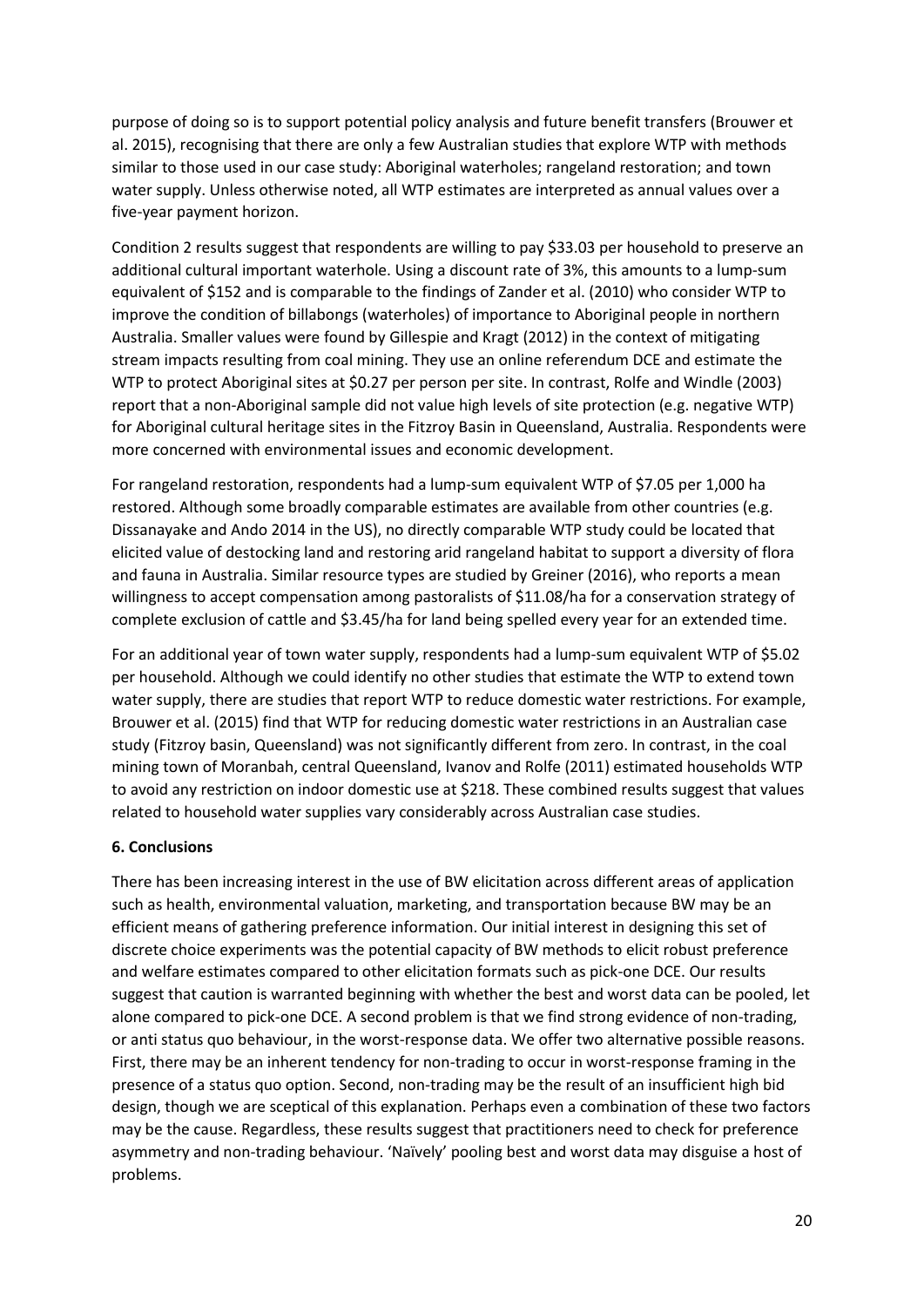These are one set of results conducted under a particular set of conditions. We believe there is a need for additional well-executed, independent tests to determine whether preference asymmetry and non-trading is a wide-spread problem.

## **Acknowledgments**

We would like to acknowledge the funding provided by CSIRO Water for a Healthy Country Research Flagship, Rio Tinto Iron Ore, and International Union of Conservation of Nature. However, the research decisions taken in this article are those of the authors. The assistance of Martin Nolan in the creation of spatial calculations and map, and Darran King in data handling is also gratefully acknowledged.

## **References**

ABC News (2013). Mining fueled Agriculture. http://www.abc.net.au/news/rural/2013-04-22/ mining-fuelled-agriculture/4640406#&gxml:id=1&pxml:id=1 [accessed 20 June 2018]. Australian Bureau of Statistics (2013). 2011 census quickstats. http://www.censusdata.ab s.gov.au/census\_services/getproduct/census/2011/quickstat/0 [accessed 20 June 2018].

Australian Bureau of Statistics (2015). Mining. Year Book Australia 2012. http://www.ab s.gov.au/ausstats/abs@.nsf/Lookup/1301.0Main+Features292012 [accessed 7 July 2018].

Australian Bureau of Statistics (2018). 8155.0 - Australian Industry, 2016-17. http://www.ab s.gov.au/ausstats/abs@.nsf/mf/8155.0 [accessed 20 June 2018].

Beck, M., Rose, J.M. and Greaves, S. (2017). I can't believe your attitude: a joint estimation of best worst attitudes and electric vehicle choice, Transportation 44, 753-772.

Bliemer, M.C.J. and Rose, J.M. (2008). Confidence intervals of willingness-to-pay for random coefficient logit models, Transportation Research Part B 58, 199-214.

Bierlaire, M. (2016). Pythonbiogeme: a short introduction. Report TRANSP-OR 160706, Series on Biogeme. Transport and Mobility Laboratory, School of Architecture, Civil and Environmental Engineering, Ecole Polytechnique Federale de Lausanne, Switzerland.

Bliemer, M.C.J. and Collins, A.T. (2016). On determining priors for the generation of efficient stated choice experimental designs, Journal of Choice Modelling 21, 10-14. Boyle, K.J. (2017). Contingent valuation in practice, in: Champ, P.A., Boyle, K.J. and Brown, T.C. (eds), A Primer in Nonmarket Valuation, 2nd edn. Springer, Dordrecht, The Netherlands, pp. 83-131.

Bradley, M. and Daly, A. (1991). Estimation of logit choice models using mixed stated and revealed preference information, Proceedings of 6th International Conference on Travel Behaviour, 117-133

Breffle, W.S. and Rowe, R.D. (2002). Comparing choice question formats for evaluating natural resource tradeoffs, Land Economics 78, 298–314.

Brouwer, R., Martin-Ortega, J., Dekker, T., Sardonini, L., Andreu, J., Kontogianni, A., Skourtos, M., Raggi, M., Viaggi, D., Pulido-Velazquez, M., Rolfe, J. and Windle, J. (2015). Improving value transfer through socio-economic adjustments in a multicountry choice experiment of water conservation alternatives, Australian Journal of Agricultural and Resources Economics 59, 458–478.

Carson, R.T. and Groves, T. (2007). Incentive and informational properties of preference questions, Environmental and Resource Economics 37, 181–210.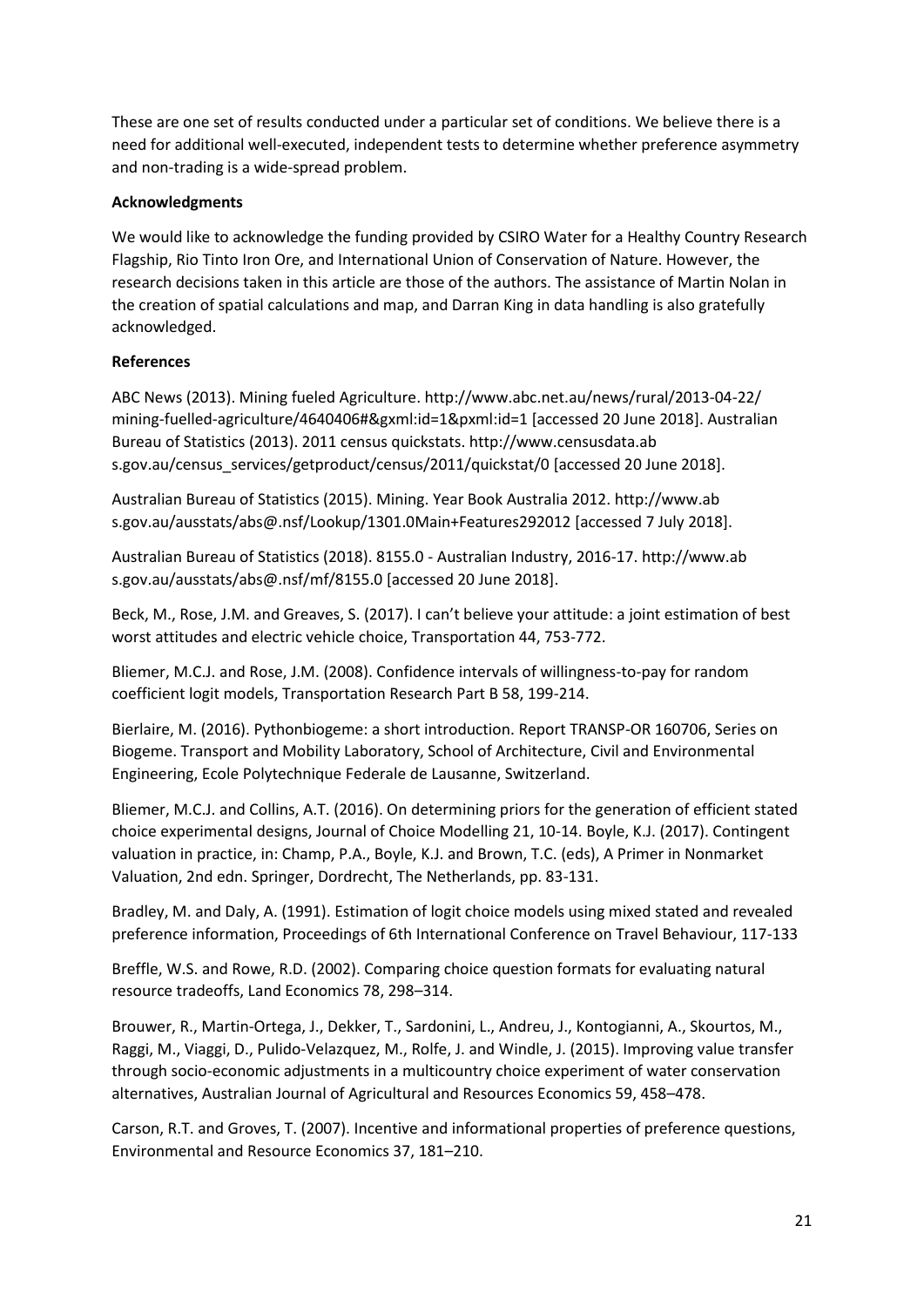Collins, A.C. and Rose, J.M. (2011). Estimation of stochastic scale with best-worst data, International Choice Modelling Conference, July 4–6. Leeds, UK.

Collins, J.P. and Vossler, C.A. (2009). Incentive compatibility tests of choice experiment value elicitation questions, Journal of Environmental Economics and Management 58, 226–235.

Currell, M. (2015). Groundwater: the natural wonder that needs protecting from coal seam gas. The Conversation. https://theconversation.com/groundwater-the-natural-wonder-thatneeds-protectingfrom-coal-seam-gas-41978 [accessed 7 July, 2018].

DeShazo, J.R. and Fermo, G. (2002). Designing choice sets for stated preference methods: the effects of complexity on choice consistency, Journal of Environmental Economics and Management 44, 123– 143.

Dissanayake, S.T.M. and Ando, A.W. (2014). Valuing grassland restoration: proximity to substitutes and trade-offs among conservation attributes, Land Economics 90, 237–259.

Dyachenko, T., Walker Reczek, R. and Allenby, G.M. (2014). Models of sequential evaluation in bestworst choice tasks, Marketing Science 33, 828–848.

Flynn, T.N., Louviere, J.J., Peters, T.J. and Coast, J. (2007). best-worst scaling: What it can do for health care research and how to do it, Journal of Health Economics 26, 171– 189.

Giergiczny, M., Hess, S., Dekker, T. and Chintakayala, P.K. (2014). Testing the consistency (or lack thereof) between choices in best-worst surveys. Transportation Research Board Annual Meeting Paper #14-4858. TRB 93rd Annual Meeting Compendium of Papers.

Gillespie, R. and Kragt, M. (2012). Accounting for nonmarket impacts in a benefit-cost analysis of underground coal mining in New South Wales, Australia, Journal of Benefit-Cost Analysis 3, 1–29

Government of Western Australia (2000). Water Quality Protection Guidelines No. 11. Mining and Mineral Processing: Mine dewatering. Department of Minerals and Energy Western Australia and Department of Water and Environmental Regulation. http://www. water.wa.gov.au/\_\_data/assets/pdf\_file/0014/4370/44630.pdf [accessed 20 June 2018].

Greiner, R. (2016). Factors influencing farmers' participation in contractual biodiversity conservation: a choice experiment with northern Australian pastoralists, Australian Journal of Agricultural and Resource Economics 60, 1–21.

Hanley, N., Mourato, S. and Wright, R.E. (2001). Choice modelling approaches: a superior alternative for environmental valuation? Journal of Economic Surveys 15, 435–462.

Hensher, D.A. (2006). Revealing differences in willingness to pay due to the dimensionality of stated choice designs: an initial assessment, Environmental and Resource Economics 34, 7–44.

Hensher, D.A., Rose, J.M. and Greene, W. (2015). Applied Choice Analysis, 2nd edn. Cambridge University Press, Cambridge, UK.

Ivanova, G. and Rolfe, J. (2011). Assessing development options in mining communities using stated preference techniques, Resources Policy 36, 255–264.

Johnston, R.J. and Swallow, S.K. (1999). Asymmetries in ordered strength of preference models: Implications of focus shift for discrete choice preference estimation, Land Economics 75, 295–310.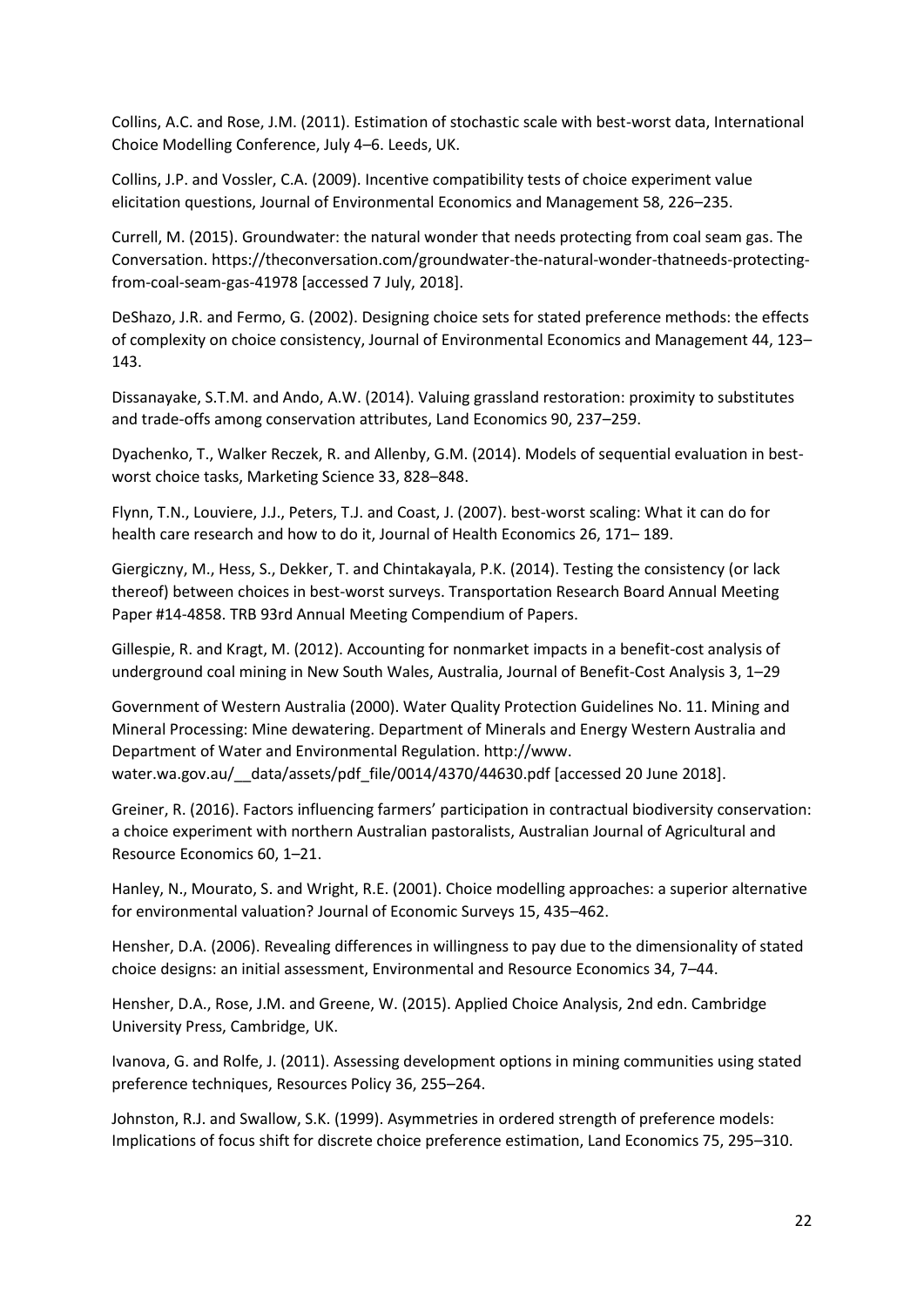Johnston, R.J., Boyle, K.J., Adamowicz, W., et al. (2017). Contemporary guidance for stated preference studies, Journal of the Association of Environmental and Resource Economists 4, 319– 405.

Louviere, J.J., Flynn, T.N. and Marley, A.A.J. (2015). Best-worst Scaling: Theory, Methods and Applications. Cambridge University Press, Cambridge, UK.

Lusk, J.L. and Briggeman, B. (2009). Food Values, American Journal of Agricultural Economics 91, 184–196.

Marley, A.A.J. and Louviere, J.J. (2005). Some probabilistic models of best, worst, and bestworst choices, Journal of Mathematical Psychology 49, 464–480.

Meyer, R.K. and Nachtsheim, C.J. (1995). The coordinate-exchange algorithm for constructing exact optimal experimental designs, Technometrics 37, 60–69.

Meyerhoff, J., Oehlmann, M. and Weller, P. (2015). The influence of design dimensions on stated choices in an environmental context, Environmental and Resource Economics 61, 385– 407.

Morrison, M. and Brown, T. (2009). Testing the effectiveness of certainty scales, cheap talk, and dissonance-minimization in reducing hypothetical bias in contingent valuation studies, Environmental and Resource Economics 44, 307–326.

Petrolia, D.R., Interis, M.G. and Hwang, J. (2018). Single-choice, repeated-choice, and bestworst scaling elicitation formats: Do results differ and by how much? Environmental and Resource Economics 69, 365–393.

Poe, G.L., Girard, K.L. and Loomis, J.B. (2005). Computational methods for measuring the difference of empirical distributions, American Journal of Agricultural Economics 87, 353– 365.

Ready, R.C. and Hu, D. (1995). Statistical approaches to the fat tail problem for dichotomous choice contingent valuation, Land Economics 71, 491–499.

Rolfe, J. and Windle, J. (2003). Valuing the protection of aboriginal cultural heritage sites, Economic Record 79, S85–S95.

Rose, J.M. (2013). Interpreting discrete choice models based on best-worst data: A matter of framing. Institute of Transport and Logistics Studies, The Australian Key Centre in Transport and Logistics Management, The University of Sydney. Working Paper ITLS-WP13-22.

Rose, J.M. and Bliemer, M.C.J. (2009). Constructing Efficient Stated Choice Experimental Designs, Transport Reviews 29, 587–617.

Rose, J.M. and Bliemer, M.C.J. (2013). Incorporating analyst uncertainty in model specification of respondent processing strategies into efficient designs for logit models, 59th World Statistics Congress, Hong Kong, 30th August 2013.

Scarpa, R. and Rose, J.M. (2008). Designs efficiency for nonmarket valuation with choice modelling: how to measure it, what to report and why, Australian Journal of Agricultural and Resource Economics 52, 253–282.

Scarpa, R., Ferrini, S. and Willis, K. (2005). Performance of error component models for status-quo effects in choice experiments, in Scarpa, R. and Alberini, A. (eds), Applications of Simulations